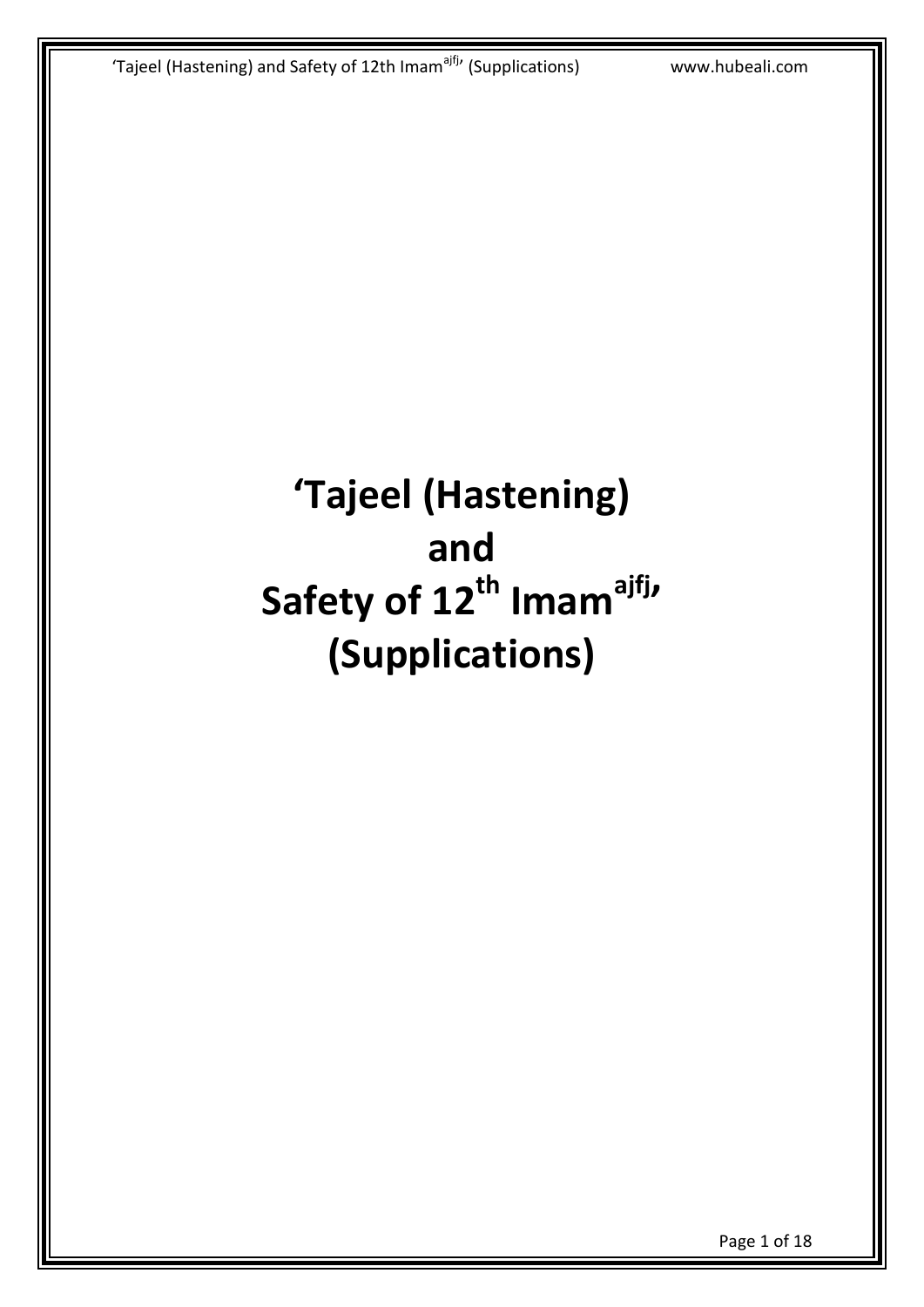### **Table of Contents**

#### **Abbreviations:**

**saww**: - **S**al lal la ho **A**llay hay **W**a Aal lay he **W**asallam **azwj:** - **A**z **Z**a **W**a **J**alla **asws:** - **A**llay hay **S**alawat **W**ass **S**alam **AJFJ:** Ajal Allah hey wa Fara Jaak **ra:** - **Razi Allahazwj La:** - **Laan Allahazwj**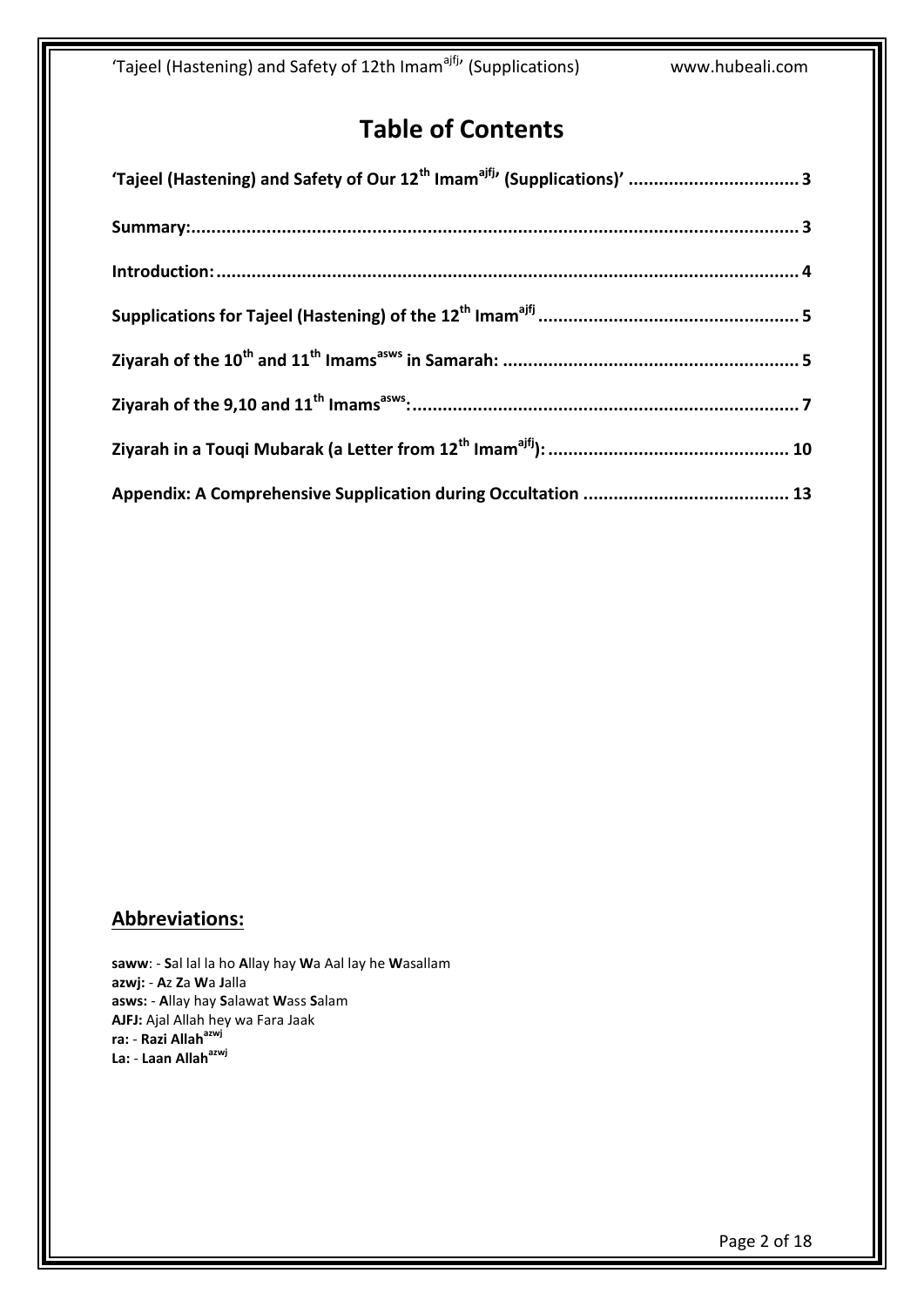بِسْمِ اللَّهِ الرَّحْمنِ الرَّحِيمِ الْحَمْدُ لِلَّهِ رَبِ الْعالَمِين, وَ صَلَّى اللَّهُ عَلى سَيِّدِنَا مُحَمَّدٍ وَ آلِهِ الطَّاهِرِين, وَسَلَّمَ تَسْلِيماً.<br>يُستمع اللَّهِ الرَّحْمنِ الرَّحِيمِ الْحَمْدُ لِلَّهِ رَبِ ْ ب ِ ِ ِ ل ا<br>ا **ٔ** َ لَّ  $\ddot{\phantom{0}}$ </sub><br>د <u>ہ</u> ِ َ .<br>∼ .<br>ن ن ِ ي  $\ddot{\phantom{0}}$ ِ ا  $\ddot{\phantom{0}}$ َ ِ ْ ت

*In the Name of Allahazwjthe Beneficent, the Merciful. The Praise is for Allahazwj Lordazwj of the Worlds, and Blessing be upon our Chief Muhammadsaww and hissaww Purified Progenyasws, and greetings with abundant greetings.*

> للَّهُمَّ صَلِّ عَلى مُحَمَّدٍ وَّآلِ مُحَمَّدٍ وَّعَجِّلْ فَرَجَهُمْ وَالْعَنْ أَعْدَائَهُمْ اَجْمَعِيْن ٍ<br>ٍ ا ْ  $\overline{\phantom{a}}$ ْ َ ْ َ َ <u>ّ</u> **ٍ ٍ** ر<br>د  $\frac{1}{2}$ ا

# <span id="page-2-0"></span>**'Tajeel (Hastening) and Safety of Our 12th Imamajfj' (Supplications)**'

#### <span id="page-2-1"></span>**Summary:**

Day by day, we are coming closer to the time of the reappearance of the  $12<sup>th</sup>$  Imam<sup>ajfj</sup>. Several prophecies, as per Ahadith, pointing to signs near the end of the occultation of the last Imam<sup>ajfj</sup> have already been observed. These signs, along with our responsibilities during the occultation of the 12<sup>th</sup> Imam<sup>ajfj</sup>, have been discussed elsewhere, see:

[http://hubeali.com/articles/Our-Responsibilities-and-Conduct-during-the-Occultation-of-](http://hubeali.com/articles/Our-Responsibilities-and-Conduct-during-the-Occultation-of-Imam-e-Zaman-ajfj.pdf)[Imam-e-Zaman-ajfj.pdf](http://hubeali.com/articles/Our-Responsibilities-and-Conduct-during-the-Occultation-of-Imam-e-Zaman-ajfj.pdf)

Here, we present those Ahadith in which we are asked to supplicate for the hastening of the reappearance and protection of the  $12<sup>th</sup>$  Imam<sup>ajfj</sup>. By doing so, our prayers are accepted as part of our worship and submission to Allah<sup>azwj</sup> in the service of Ahl Al-Bayt<sup>asws</sup>.

We first look at the reasons behind the delay in the appearance of the Imam<sup>ajfj</sup>,

#### ابْنُ مَسْرُورٍ، عَنِ ابْنِ عَامِرٍ، عَنْ عَمِّهِ، عَنِ ابْنِ أَبِي عُمَيْرٍ، عَمَّنْ ذَكَرَهُ، عَنْ أَبِي عَبْدِ اللَّهِ عَلَيْهِ السَّلَامُ قُلْتُ لَهُ: مَا بَالُ أَمِيرِ<br>الْمُؤْمنينَ عَلَيْه السَّلامُ لَمْ يُقَاتِلْ فُ ٍ ْ ا<br>ا ْ ا<br>أ ِ ْ ∫<br>∕ ا<br>ا ْ ا<br>أ ا<br>ا ِ ْ َ ً ِ **ٔ** ب َ ْ َ <u>:</u> ِ<br>ِ با<br>ا َ ن ∫<br>∕ الْمُؤْمِنِينَ عَلَيْهِ السَّلَامُ ۚ لَمْ يُقَاتِلْ فُلَاناً وَ فُلَاناً وَ فُلَاناً؟. ْ َ َ <sup>ٔ</sup> ِ نم<br>عم  $\overline{\phantom{a}}$ ِ **ٔ** </sub>

(The books) 'Ikmal Al Deen Wa Itmam Al Hujjat' (and) 'Illal Al Sharaie' – Ibn Masrour, from Ibn Aamir, from his uncle, from Ibn Abu Umeyr, from the one who mentioned it,

'From Abu Abdullah<sup>asws</sup> (he the narrator said), 'I said to him<sup>asws</sup>, 'What is the matter Amir Al-Momineen<sup>asws</sup> did not fight so and so, and so and so, and so and so?'

#### قَالَ: لِأَيَةٍ فِي كِتَابِ اللَّهِ عَزَّ وَ جَلَّ: لَوْ تَزَيَّلُوا لَعَذَّبْنَا الَّذِينَ كَفَرُوا مِنْهُمْ عَذاباً أَلِيماً َ </sub> َ ِ <u>َ</u> ت  $\ddot{c}$ با<br>أ َ ؚ<br>پا <sup>أ</sup> ن **ٍ** َ ِ ا<br>ا ن .<br>ا َ <u>لئا</u> <u>ٔ</u>

He<sup>asws</sup> said: 'Due to a Verse in the Book of Allah<sup>azwj</sup> Mighty and Majestic: **If they had been** *apart, We would have Punished those who committed Kufr from them with a painful Punishment [48:25]*'.

> قَالَ: قُلْتُ: وَ مَا يَعْنِي بِتَزَايُلِهِمْ؟ <sup>(</sup> ِ َ Ï ت ِ **ٔ** ا ام<br>ا َ َ

He (the narrator) said, 'I said, 'And what prevented him<sup>asws</sup> removing them?'

Page 3 of 18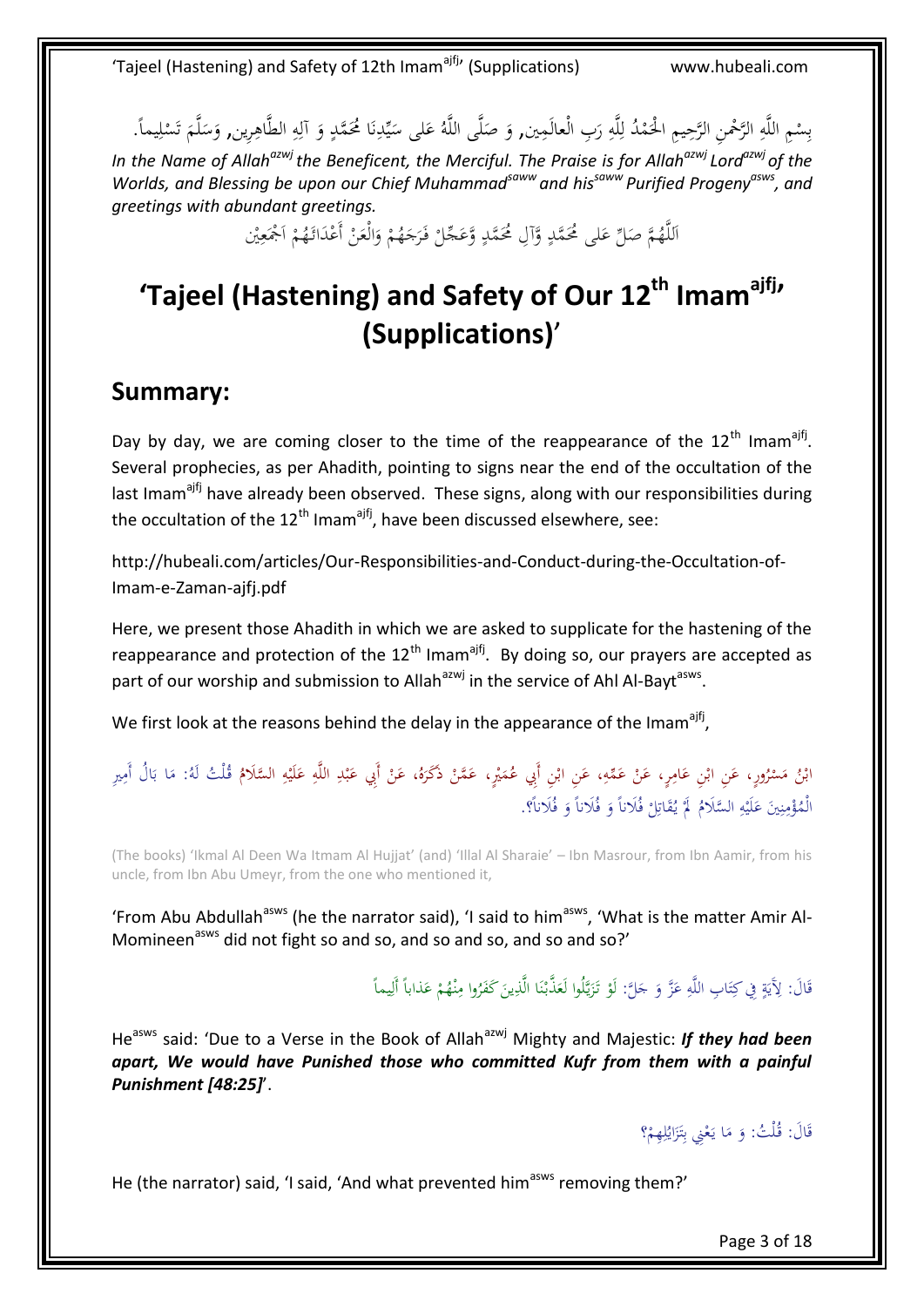قَالَ: وَدَائِعَ مُؤْمِنِينَ فِي أَصْلَابِ قَوْمٍ كَافِرِينَ، وَ كَذَلِكَ الْقَائِمُ عَلَيْهِ السَّلَامُ لَنْ يَظْهَرَ أَبَداً حَتَّى تَخْرُجَ وَدَائِعُ اللَّهِ عَزَّ وَ جَلَّ، فَإِذَا .<br>أ ِ ن ∫<br>∕ ْ  $\zeta$ ِ ا<br>ا َ **ٔ** ِ **ٔ** ر<br>ا ِ ة<br>م ِ َ َ ِ<br>فرا **ٍ** ْ  $\zeta$ َ ا َ َ یا<br>ا ِ َ َ َ َ ∫ ِ <u>ً</u> َ خَرَجَتْ ظَهَرَ عَلَى مَنْ ظَهَرَ مِنْ أَعْدَاءِ اللَّهِ فَقَتَلَهُمْ.<br>\* <sup> $\mathfrak{c}$ </sup> ا<br>أ ت َ ِ ِ ً<br>ا <u>ّ</u> ∫<br>∕ َ  $\overline{\mathbf{a}}$ ْ ام<br>ا ً<br>گ َ  $\overline{\mathbf{a}}$ ُنْ َ

He<sup>asws</sup> said: 'Deposits of Momineen in the lineages of the Kafir people, and similar to that is Al-Qaim<sup>asws</sup>. He<sup>asws</sup> will never appear, ever, until the deposits of Allah<sup>azwj</sup> Mighty and Majestic come out. So when a back throws out from a back of the enemies of Allah<sup>azwj</sup>, he<sup>asws</sup> would kill them".<sup>1</sup>

### <span id="page-3-0"></span>**Introduction:**

In a length Hadith for the supplications during the nights of month of Ramazan, we recite on the eve of the 23<sup>rd</sup> of the Month of Ramazan:

مُحَمَّدُ بْنُ عِيسَى بِإِسْنَادِهِ عَنِ الصَّالِحِينَ ع قَالَ تُكَرِّرُ فِي لَيْلَةِ ثَلَاثٍ وَ عِشْرِينَ مِنْ شَهْرِ رَمَضَانَ هَذَا الدُّعَاءَ سَاجِداً وَ قَائِماً وَ َ ْ ِ َ َ  $\ddot{a}$ ْ َ َ ِ **∶** .<br>. ن **ٔ** Į.  $\ddot{\phantom{0}}$ ب َ ِ َ َ ٔ<br>أ </sub> َ **م** َ قَاعِداً وَ عَلَى كُلِّ حَالٍ وَ فِي الشَّهْرِ كُلِّهِ وَ كَيْفَ أَمْكَنَكَ وَ مَتَى حَضَرَكَ مِنْ دَهْرِكَ تَقُولُ بَعْدَ تَخْمِيدِ اللَّهِ تَبَارَكَ وَ تَعَالَى وَ الصَّلَاةِ َ ابل<br>أ َ ِ ْ َ َ َ َ .<br>أ  $\ddot{c}$ َ َ َ َ  $\ddot{\cdot}$ ب َ ⊿<br>≀ ِ ٔ<br>ا ْ َ ْ ِ َ عَلَى النَّبِيِّ ص ..........

Mohammed ibn Isa has narrated through the chain of his narrators who has narrated:

'The virtuous ones<sup>asws</sup> have said the following that you should repeat this prayer during the 23rd night of the Month of Ramazan, while in prostration, standing, sitting and in all conditions and during the whole month if you can or whenever you remember in your lifetime. After you praise Allah<sup>azwj</sup> and ask: O Allah<sup>azwj</sup>, Grant Salawat on Prophet<sup>saww</sup>. You should say:

 $\frac{1}{2}$ اللَّهُمَّ كُنْ لِوَلِيِّكَ فُلَانِ بْنِ فُلَانٍ فِي هَذِهِ السَّاعَةِ وَ فِي كُلِّ سَاعَةٍ وَلِيّاً وَ حَافِظاً وَ نَاصِراً وَ .<br>. ن َ ِ َ س<br>ج ِ<br>ل ل َ <u>تة</u> ر<br>د  $\overline{a}$ َ <u>ہے</u> ا<br>أ ِ ابل<br>ا ب ي ِ<br>با ا م<br>ر ِ<br>با ل ْ َ َ دَلِياًا وَ قَاعِداً وَ عَوْناً وَ عَيْناً حَتَّى تُسْكِنَهُ أَرْضَكَ طَوْعاً وَ تُمَّعَهُ فِيهَا طَوِيلًا <u>ٔ</u> **ک** َ ة<br>أ َ ِ<br>با ليا ا<br>ا َ ِ<br>ف **و** َ **ٔ**  $\ddot{\phantom{0}}$ ن ْ َ ا<br>ا ه<br>ي ر<br>أ

'O Allah<sup>azwj</sup>, for the person who possesses Your<sup>azwj</sup> Authority, so and so Imam (Al-Hujjah Ibn Al-Hassan<sup>asws</sup>) be in this hour and every hour, a guardian, protector, supporter, guide, leader, and helper (and an eye) until You<sup>azwj</sup> settle him on Your<sup>azwj</sup> earth with obedience and Grant him comfort for a long time. (An extract).<sup>2</sup>

 $^1$  Bihar Al Anwaar – V 29, The book of Fitna (Strife) And Ordeals, Ch 13 H 24

-

<sup>2</sup> الكاِفِج4ِ:ِ ص162ِ:ِ 6598 H 4, .Vol ,Kafi-Al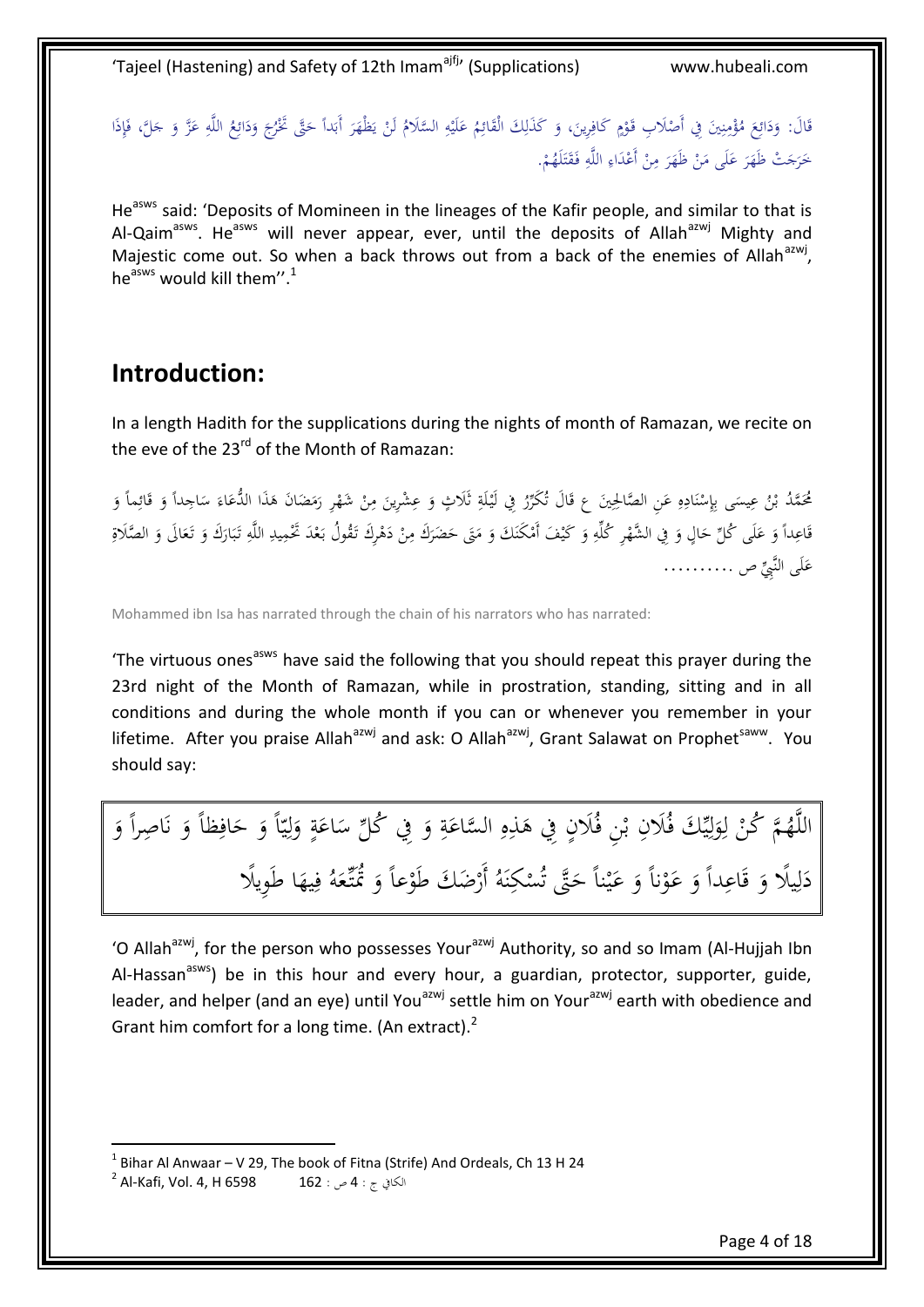# <span id="page-4-0"></span>**Supplications for Tajeel (Hastening) of the 12th Imamajfj**

عَلِيُّ بْنُ إِبْرَاهِيمَ عَنْ أَبِيهِ عَنْ إِسْمَاعِيلَ بْنِ مَرَّارٍ عَنْ يُونُسَ عَنْ أَبِي بَكْرٍ الْحَضْرَمِيِّ قَالَ سَمِعْتُ أَبَا عَبْدِ اللَّهِ ع يَقُولُ لَسِيرَةً عَلِيٍّ ع فِي َ ِ َ .<br>ا .<br>.<br>. َ و<br>يو ْ ا<br>ا **ٔ** ب َ َ ا<br>إ إ ْ ِ ِ<br>پ ْ ا ِ َ .<br>أ ِ إ ب ِ َ ِ َ  $\overline{\phantom{a}}$ با<br>ا ِ ِ ْ ب َ با<br>ا أَهْلِ الْبَصْرَةِ كَانَتْ خَيْراً لِشِيعَتِهِ مِمَّا طَلَعَتْ عَلَيْهِ الشَّمْسُ إِنَّهُ عَلِمَ أَنَّ لِلْقَوْمِ دَوْلَةً فَلَوْ سَبَاهُمْ لَسُبِيَتْ شِيعَتُهُ قُلْتُ فَأَحْبِرْنِي عَنِ الْقَائِمِ ِ ِ ِ. ت َ ِ ل  $\overline{a}$ ا ْ َ ر<br>أ ْ َ ت َ ي ِ ب ْ  $\ddot{\cdot}$ ب  $\ddot{\phantom{0}}$ َ  $\ddot{\phantom{a}}$ <u>ٔ</u> ٔ<br>ا ِ <u>ٔ</u> ؚ<br>ر َ ِ َ ِ إ ِ **ٔ** َ ِ<br>ئ .<br>م َ ْ َ ع يَسِيرُ بِسِيرَتِهِ قَالَ لَا إِنَّ عَلِيّاً ص سَارَ فِيهِمْ بِالْمَنِّ لِلْعِلْمِ مِنْ دَوْلَتِهِمْ وَ <mark>إِنَّ الْقَائِمَ عَجَّلَ اللَّهُ فَرَجَهُ</mark> يَسِيرُ فِيهِمْ بِخِلَافِ تِلْكَ ْ ِ <u>ٔ</u> ٔ.<br>ا .<br>.<br>. ∕. ِ ِ<br>ل َ ِ ب ْ ي ٍ<br>في .<br>.  $\overline{a}$ ي ؚۣ<br>پ َ ِ ن<br>ن ِ ِ ت ؙؚ ب **َ َ ِ**  $\overline{\mathfrak{l}}$ ِ ْ ي ٍ<br>وفي ي <sup>t</sup> السِّيرَةِ لِأَنَّهُ لَا دَوْلَةَ <mark>هُمْ</mark> <u>ٔ</u> ٔ.<br>ا  $\ddot{\epsilon}$  $\ddot{\phantom{0}}$ 

Ali ibn Ibrahim has narrated from his father from lsma'il ibn Marrar from Yunus from abu Bakr al-Hadrarniy who has said the following:

'I heard Abu Abdullah<sup>asws</sup> saying, 'In the ways of the dealings of Ali<sup>asws</sup> with the people of al-Basra, the benefit for the Shi'ah was greater than all things on which the sun shines. He<sup>asws</sup> knew that those people will become dominant. Were he to make them prisoners his followers would have been made prisoners likewise.' I then asked, 'Will Al-Qa'im<sup>asws</sup>, <u>'</u> **َ فَرَجَهُ**' 'May Allah<sup>azwj</sup> Bring forward the Relief', deal with people like his dealings?' He<sup>asws</sup> **َ** replied, 'No, Ali<sup>asws</sup> dealt with them with favours due to his<sup>asws</sup> knowledge of their domination. Al-Qa'im<sup>asws</sup> will deal with them differently because they will not have any government for them'.<sup>3</sup>

## <span id="page-4-1"></span>**Ziyarah of the 10th and 11th Imamsasws in Samarah:**

We recite the following when performing the Ziyarah of the 10<sup>th</sup> and 11<sup>th</sup> Imams<sup>asws</sup>.

َ إِذَا أَرَدْتَ زِيَارَةَ قَبْرَيْهِمَا فَاغْتَسِلْ وَ تَنَظَّفْ وَ الْبَسْ تُوْبَيْكَ الطَّاهِرَيْنِ فَإِنْ وَصَلْتَ إِلَى قَبْرَيْهِمَا وَ إِلَّا أَوْمَأْتَ مِنْ عِنْدِ الْبَابِ الَّذِي اٍ  $\overline{\mathfrak{c}}$  $\overline{\phantom{a}}$ ِ ٍ<br>أ ْ ي َ ِ ي .<br>ا **ـ** َ ن ن<br>ا **ٔ** ن<br>أ َ **ٔ** ي َ .<br>. َ َ َيا َ ِ  $\ddot{\cdot}$ ِ ن .<br>. ِ<br>ِم  $\overline{\phantom{a}}$ <u>ٔ</u> إ َ ٍ<sup>م</sup> **ٔ** ي َ ْ َ عَلَى الشَّارِعِ إِنْ شَاءَ اللَّهُ وَ تَقُولُ ِ َ َ

When you intend the visitation of both their<sup>asws</sup> graves, then wash and clean up, and wear your clean clothes. When you arrive to their<sup>asws</sup> graves, or gesture from the door which is upon the street, if Allah $a^{2}$ s so Desires and say,

السَّلَامُ عَلَيْكُمَا يَا وَلِيَّيِ اللَّهِ السَّلَامُ عَلَيْكُمَا يَا حُجَّتَيِ اللَّهِ السَّلَامُ عَلَيْكُمَا يَا نُورَيِ اللَّهِ فِي ِ<br>ِر يا<br>.  $\sim$ **∶** ى<br>ك **ہ** ة يا<br>.  $\lambda$ **ٔ** ر<br>د **ہ** يته<br>م ِ<br>لبا ا ٍ<br>ر ب<br>:  $\lambda$ **ٔ** ر<br>د **ہ** ظُلُمَاتِ الْأَرْضِ .<br>ا  $\overline{\phantom{a}}$ 

1  $^3$  Al-Kafi, Vol, 5, H 8203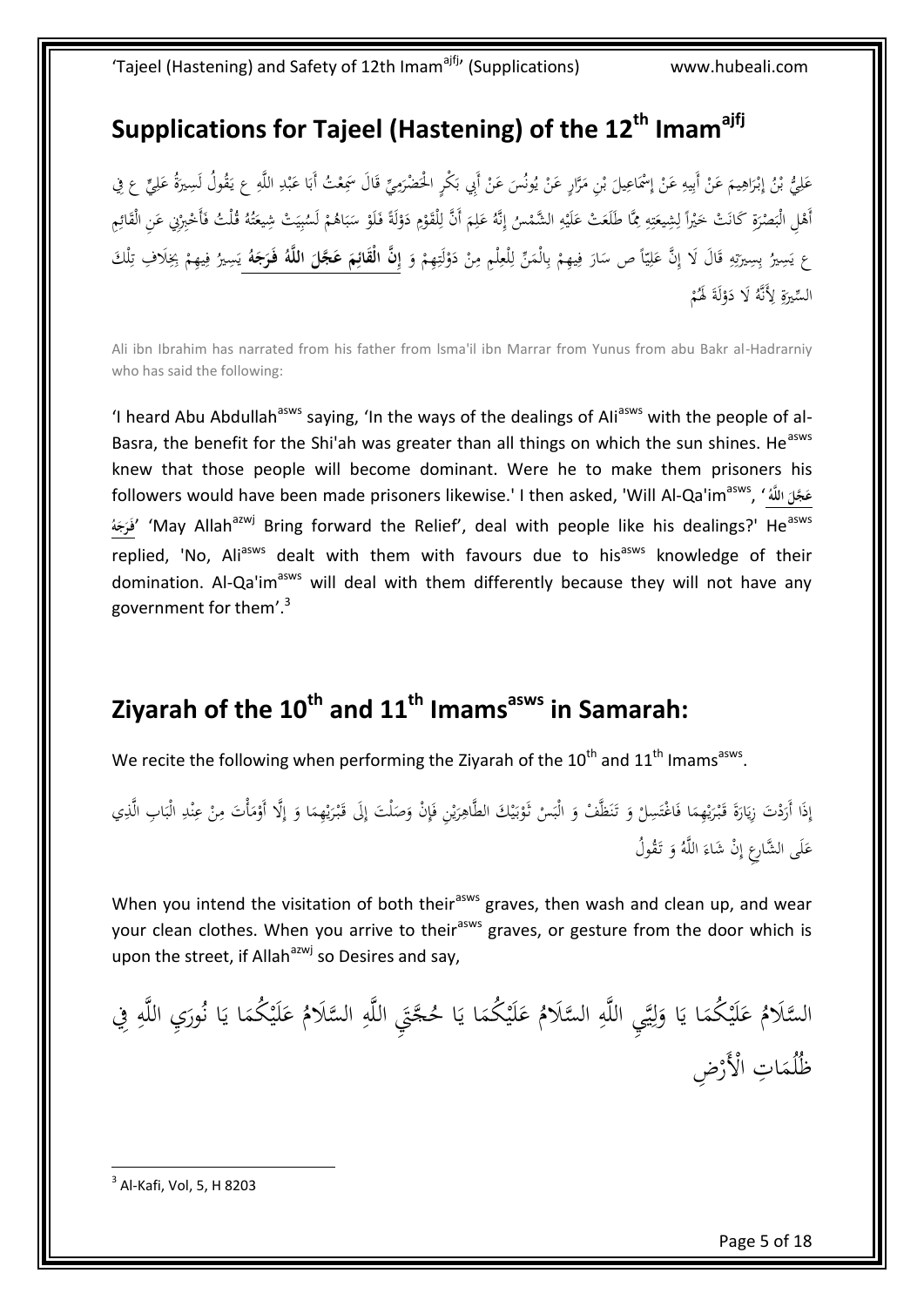The greetings be upon you<sup>asws</sup> both, O Guardians<sup>asws</sup> of Allah<sup>azwj</sup>! The greetings be upon you<sup>asws</sup> both, O Divine Authorities of Allah<sup>azwj</sup>. The greetings be upon you<sup>asws</sup> both, O Noor of Allah<sup>azwj</sup> in the darkness of the earth!

ِ ه ِ ا ب َ ُم ت ْ ن َ ا آم َ ِ ً ِب نا ِ م ْ ؤ ُ ا م َ ُكم ِ ائ َ ي ِ ل ْ َو ً ِلِ يا ِ ال َ و ُ ا م َ ُكم ِ ائ َ ْد َع ً ِلِ يا ِ اد َ ع ُ ا م َ ِّق ُكم َ ً ِبِ اِرفا َ ا ع َ ُكم ُ ت ْ ي َ أَت ِِ َ ِ ً ِب را ِ َكاف اِِ ا َ ُم ْطَْلت ا أَب َ م ِ ًَل ل ْطِ ب ُ ا م َ ُم ت ْ قق َّ َ ا ح َ م ِ ً ل ِّققا َ ُُم ِ ه ِ ُُتَا ب ْ َر َكف

I have come to you<sup>asws</sup> having recognised your<sup>asws</sup> rights, being inimical to your<sup>asws</sup> enemies and to a friend of your<sup>asws</sup> enemies, a believer in whatever you<sup>asws</sup> believe in, and disbeliever in whatever you<sup>asws</sup> disbelieve in, ratifying to whatever you<sup>asws</sup> had ratified, invalidating to whatever you<sup>asws</sup> had nullified.

َ َ ع صََلة ا ال َّ َ ُكم َّا ي ِ ِِت إ َ ار َ ِزي ْ ن ِ ي م ظِّ َ ح َ َل ع ْ ْن ََي ا أَ َ َّ ُكم ب َ ر َ ِب و ِّ َ ر َ ه َّ َُْل الل ْ ْن أَس أَ َ و ِ ه ِ آل َ و َ َّمدٍ لَى ُُم َني صاْلِِ ا ال َّ َ ُكم ِ ائ َ آب َ ع َ م انِ َ ن ا ِِف ا ْْلِ َ ُكم َ ت َ َق اف َ ر ُ ِِن م َ ق ُ ز ْ ر َ ي

I ask Allah<sup>azwj</sup>, my Lord<sup>azwj</sup> and your<sup>asws</sup> Lord<sup>azwj</sup>, to Make my share from my visitation to you<sup>asws</sup>, the Salawat to be upon Muhammad<sup>saww</sup> and his<sup>saww</sup> Progeny<sup>asws</sup>, and that He<sup>azwj</sup> should Grace me your<sup>asws</sup> friendship in the Gardens along with your<sup>asws</sup> forefathers<sup>asws</sup>, the righteous ones.

ِّ َر ف ُ ََل ي َ ا و َ ُكم َ ت َ ب َ اح َ ُص م َ ا و َ ُكم َ ت َ اع َ ِِن َشف َ ق ُ ز ْ ر َ ْن ي أَ َ َّاِر و الن َ ن ِ َِت م َ ب َ ق َ ر َ ق ِ ت ْ ع ُ ْن ي أَ ُ َْلُه ْ أَس َ و َ ِِن و ْ ي َ َق ب ْ ن ِ م دِ ْ ه َ الْع َ ر آخِ ُ لَه َ ع ْ ْن ََل ََي أَ َ َني و صاْلِِ ا ال َّ َ ُكم ِ ائ َ ب آب َّ ُ َ ح ا و َ َّ ُكم ب ُ ِِن ح َ لُب ْ َس ََل ي َ ا و َ ُكم َ ن ْ ي َ ب ِ ه ِ ت ْْحَ َ ر ِ ب ِ ة َّ نَ ا ِِف ا ْْل َ ُكم َ ع َ َُمْ َشِري م َ َل ع ْ ْن ََي أَ َ ا و َ ُكم ِ ت َ ار َ ِزي

And I ask Him<sup>azwj</sup> to Free my neck from the Fire, and to Grace me both your<sup>asws</sup> intercessions, and your<sup>asws</sup> accompaniments, and not to Separate between me and you<sup>asws</sup>, nor Strip me of your<sup>asws</sup> love and love of your<sup>asws</sup> forefathers, the righteous ones, and not to Make it the last of the pacts from my visitations to you<sup>asws</sup>, and that to Make my Resurrection to be with vou<sup>asws</sup> in the Paradise, by His<sup>azwj</sup> Mercy.

اللَّهُمَّ ارْزُقْنِي حُبَّهُمَا وَ تَوَفَّنِي عَلَى مِلَّتِهِمَا ِ<br>بُ بذ  $\overline{\phantom{a}}$ ا<br>أ و<br>د َ  $\overline{\phantom{a}}$ ة<br>أ .<br>.<br>.  $\sim$ 

O Allah<sup>azwj</sup>! Grace me their<sup>asws</sup> love, and Incline me to be upon their Religion. O Allah<sup>azwj</sup>!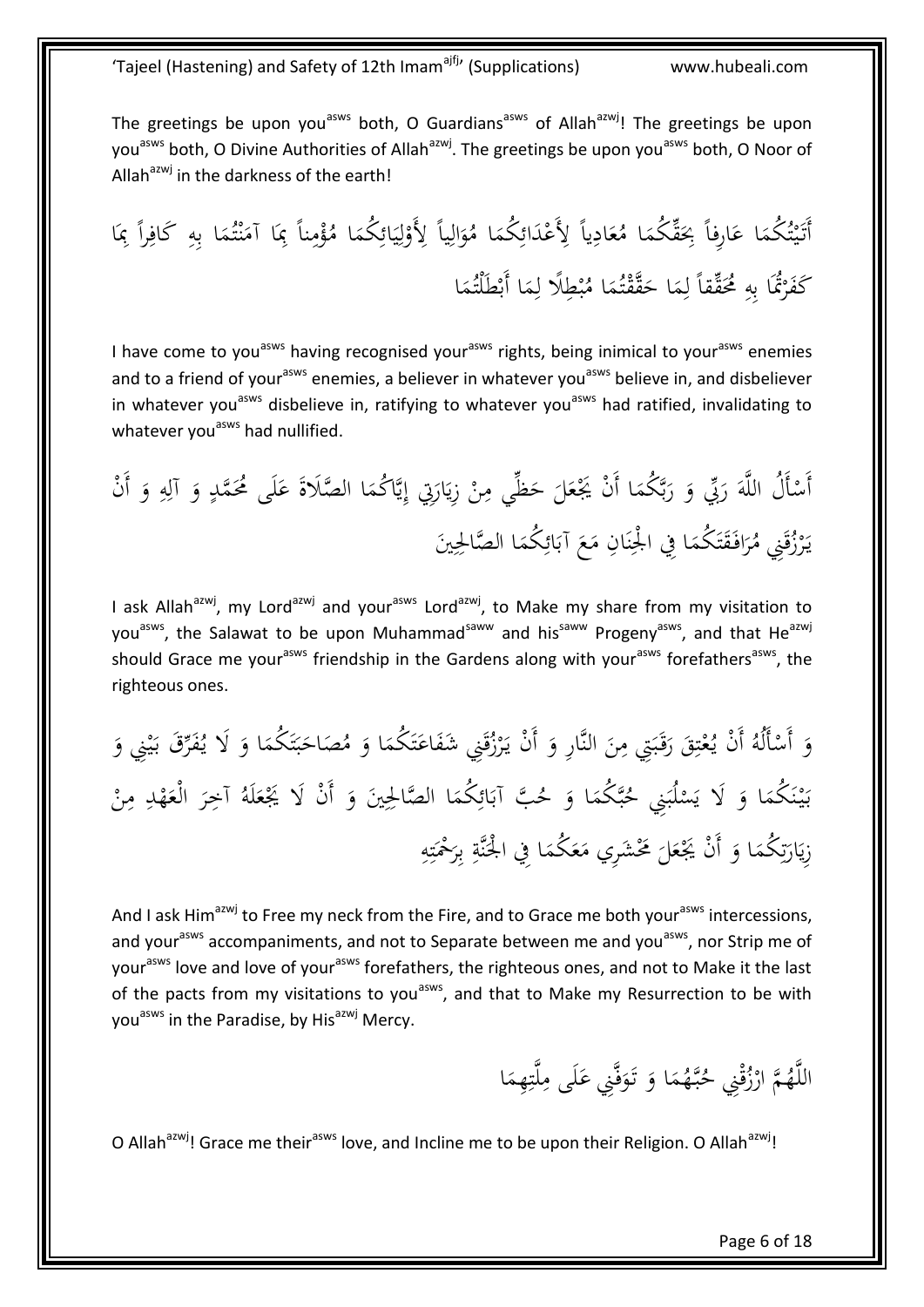ْ اللَّهُمَّ الْعَنْ ظَالِمِي آلِ مُحَمَّدٍ حَقَّهُمْ وَ انْتَقِمْ مِنْهُمْ  $\mathcal{L}$ ْ ِ.<br>م نا<br>آ ت .<br>.<br>. َ ْ َ ِ ْ

O Allah<sup>azwj</sup>! Curse those who oppress the Progeny<sup>asws</sup> of Muhammad<sup>saww</sup> of their<sup>asws</sup> rights, and Take revenge from them.

َ اللَّهُمَّ الْعَنِ الْأَوَّلِينَ مِنْهُمْ وَ الْآخِرِينَ وَ ضَاعِفْ عَلَيْهِمُ الْعَذَابَ الْأَلِيمَ وَ بَلِّغْ بِهِمْ وَ ْ ب<br>: َ َ ِ<br>ل َ **ٔ** ا<br>گ  $\ddot{\phantom{0}}$ َ  $\mathfrak{c}$  $\overline{\phantom{a}}$ ِ َ أَشْيَاعِهِمْ وَ مُحِبِّيهِمْ وَ شِيعَتِهِمْ أَسْفَلَ دَرْكٍ مِنَ الْجَحِيمِ إِنَّكَ عَلَى كُلِّ شَيْءٍ قَدِيرٌ ر<br>د ب<br>ذ  $\int$ **:**  $\ddot{\phantom{0}}$  $\mathbf{z}$  $\ddot{\phantom{0}}$  $\overline{\phantom{0}}$ **ـ** ْ <u>ب</u> ت ِ<br>پ َ ْ ي بر ِ<br>ر ْ  $\ddot{\phantom{0}}$ ِ<br>با ب<br>ز ْ ِ<br>ء

O Allah<sup>azwj</sup>! Curse the former ones from them and the latter ones, and multiply the painful Punishment upon them, and Make them, and their adherents, and ones who love them, and their loyalists reach the lowest lever from the Blazing Fire, You<sup>azwj</sup> are Able upon all things.

اللَّهُمَّ عَجِّلْ فَرَجَ وَلِيِّكَ وَ ابْنِ وَلِيِّكَ وَ اجْعَلْ فَرَجَنَا مَعَ فَرَجِهِ يَا أَرْحَمَ الرَّاجِمِينَ  $\mathfrak{g}$ َ يا<br>. ي  $\overline{a}$ ر<br>.  $\zeta$  $\mathbf{z}$  $\ddot{\phantom{0}}$ ن َ ر<br>ا ْ ْ َ ي<br>يا ِ<br>ل ل َ بہ<br>: َ ي لو. ِ<br>ا ا َ  $\zeta$ ْ

O Allah<sup>azwj</sup>! Hasten the relief of Your<sup>azwj</sup> Guardian<sup>asws</sup>, and son<sup>asws</sup> of Your<sup>azwj</sup> Guardian<sup>asws</sup>, and Hasten our relief along with his<sup>asws</sup> relief, O most Merciful of the merciful ones!'

َ وَ تَحْتَهِدُ فِي الدُّعَاءِ لِنَفْسِكَ وَ لِوَالِدَيْكَ وَ صَلِّ عِنْدَهُمَا لِكُلِّ زِيَارَةٍ رَكْعَتَيْنِ وَ إِنْ لَمْ تَصِلْ إِلَيْهِمَا دَخَلْتَ بَعْضَ الْمَسَاجِدِ وَ َ َ .<br>. َ َ ُيا<br>ا ؚ<br>ز .<br>ا ن ي **ـ** l, و<br>ر ِ<br>لو ل َ .<br>. ل ِ َ <u>:</u> ت َ  $\ddot{\phantom{0}}$ َ  $\overline{\mathfrak{l}}$ َ  $\overline{a}$ **ٔ** ِ إ **ٔ** َ ت **أ** ٍٍٍٍٍٍٍٍٍٍٍٍٍٍٍٍٍٍٍٍٍٍٍٍٍٍٍٍ إ َ ِ صَلَّيْتَ لِكُلِّ إِمَامٍ لِزِيَارَتِهِ رَكْعَتَيْنِ وَ ادْعُ اللَّهَ بِمَا أَحْبَبْتَ إِنَّ اللَّهَ قَرِيبٌ مُجِيبٌ ي قم<br>أ َ ِ ب ا<br>ا ب ْ  $\overline{\phantom{0}}$ ِ َ َ َ َ ِ ِ ت َ یا<br>. ا.<br>ب ل ا<br>ا ِ إ <u>ِ</u> ي  $\overline{\phantom{a}}$ 

And strive in the supplication for yourself, and for your parent, and pray Salat in both their<sup>asws</sup> presence, two Cycles, two Cycles for each visitation. And if you cannot arrive to them<sup>asws</sup>, enter one of the Masjid and pray Salat for each Imam<sup>asws</sup>, for his<sup>asws</sup> visitation, two Cycles, and supplicate to Allah<sup>azwj</sup> with what you like, surely Allah<sup>azwj</sup> is Nearby, Answering'.<sup>4</sup>

# <span id="page-6-0"></span>**Ziyarah of the 9,10 and 11th Imamsasws :**

رُوِيَ عَنْ بَعْضِهِمْ عِ أَنَّهُ قَالَ: إِذَا أَرَدْتَ زِيَارَةَ أَبِي الْحَسَنِ الثَّالِثِ عَلِيِّ بْنِ مُحَمَّدٍ الْجَوَادِ وَ أَبِي مُحَمَّدٍ الْحَسَنِ الْعَسْكَرِيِّ عِ تَقُولُ بَعْدَ<br>. َ **ٔ** َ َ ا<br>ا ٔ<br>ا .<br>∍ َ ∫<br>∹ َ َ .<br>∍ **ٔ** ب ؚۣ<br>ڸ گ ا<br>ا <u>ة</u> َ پا<br>ا َ ِ إ ٔ<br>ا ْ َ  $\ddot{\phantom{0}}$ ْ الْغُسْلِ إِنْ وَصَلْتَ إِلَى قَبْرَيْهِمَا وَ إِلَّا أَوْمَأْتَ بِالسَّلَامِ مِنْ عِنْدِ الْبَابِ الَّذِي عَلَى الشَّارِعِ الشُّبَّاكِ تَقُولُ– ِ  $\overline{\mathsf{l}}$ ا<br>ا ِ ا<br>ا ً<br>گ ِ ا<br>ا ِ ن ْ ∫<br>∧ ِ ام<br>ا <u>ٔ</u> إ َ َ **ٔ** 

It is narrated from one of them<sup>asws</sup>, who said: When you want to perform the Ziyarah of Abil Hassan the Third, 'Ali<sup>asws</sup> ibn Mohammed Al-Jawad<sup>asws</sup> (Imam Hadi<sup>asws</sup>), and Abi Muhammad<sup>asws</sup> Hassan Al-'Askari<sup>asws</sup>, perform a Ghusl. Then either go near their<sup>asws</sup> graves

ـ<br>4 H 3211, من لا يحضرهِ الفقيهِ، ج2، ص: 607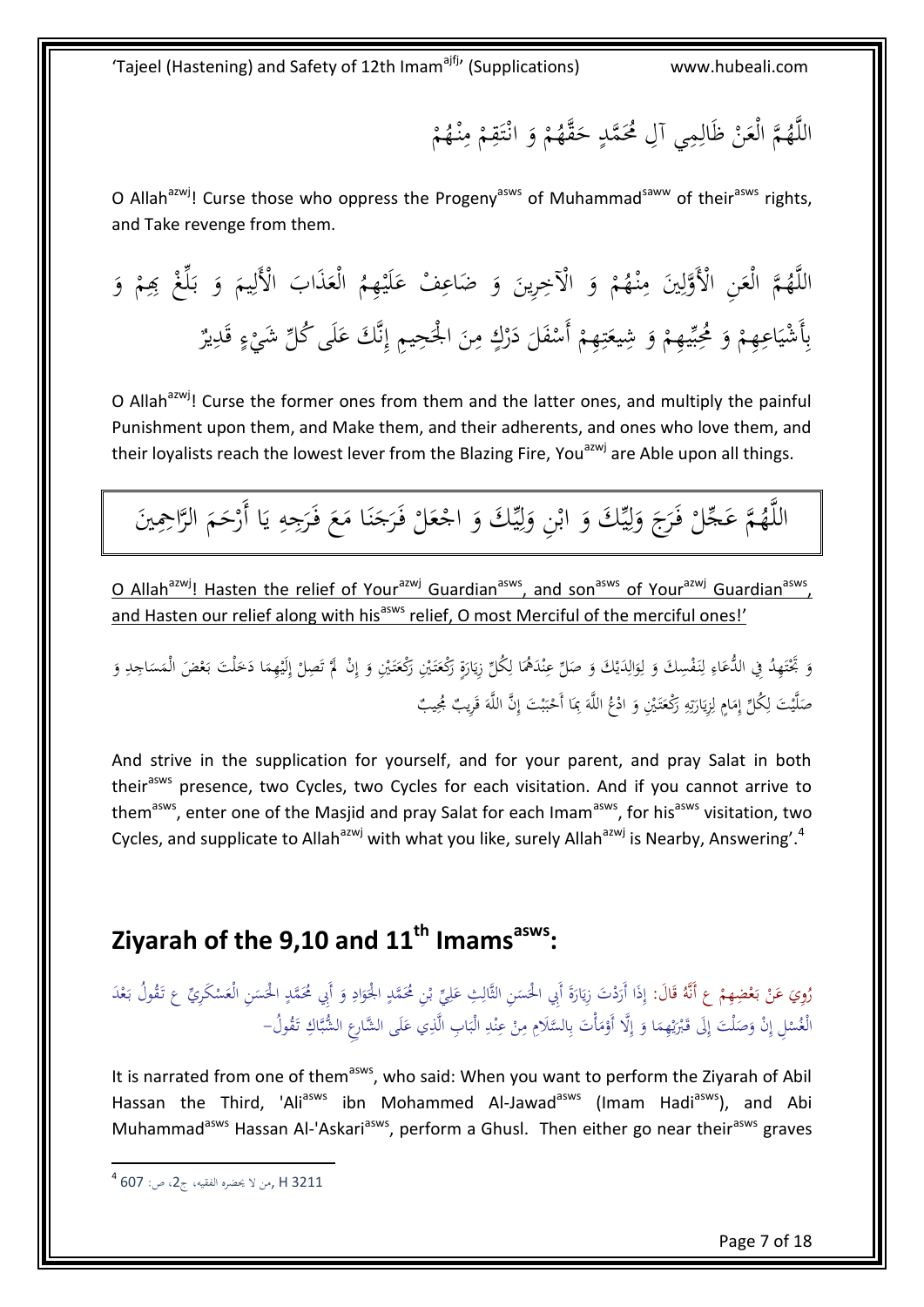or perform the Ziyarah by pointing towards them<sup>asws</sup> from the door which opens to the street of Shubbak. Recite (the following):

ُ َّسََلم ال ا َ ُكم ْ لَي َ ع ا َ ي ِي َّ ي ِ ل َ و ِ ه َّ الل ُ َّسََلم ال ا َ ُكم ْ لَي َ ع ا َ ي ِ َ جَت َّ ُ ح ِ ه َّ الل ُ َّسََلم ال ا َ ُكم ْ لَي َ ع ا َ ي ِي َ ُور ن ِ ه َّ ِِف الل ِت ا ظُلُم ِض َ ْ اِْلَر ُ َّسََلم ال ا َ ُكم ْ لَي َ ع ا َ ي ْ ن َ َ م ا د َ ب ِ ه َّ ل ِ ا ِِف ل َ ُكم ِ ُ َش - ْْن َّسََلم ال ا َ ُكم ْ لَي َ ع ا َ ي ِ َ يِب ِ ب َ ح ِ ه َّ الل ال ُ َّسََلم ا َ ُكم ْ لَي َ ع ا َ ي ِي َ ام َ م إ ى ِ َ ُد ا َْل

Salaam to you<sup>asws</sup>, O two Wali(s) of Allah<sup>azwj</sup>. Salaam to you<sup>asws</sup>, O two Decisive Proofs of Allah<sup>azwj</sup>. Salaam to you<sup>asws</sup>, O two Lights of Allah<sup>azwj</sup> in the darkness of the earth. Salaam to you<sup>asws</sup>, O two who are reflection of Allah<sup>azwj</sup>.<sup>5</sup> Salaam to you<sup>asws</sup>, O two loved ones of Allah $a^{2x}$ , Salaam to you $a^{3x}$  O two Imams $a^{3x}$  of guidance.

ا َ ُكم ُ ت ْ ي َ ً أَت اِرفا َ ع ا َ ِّق ُكم َ ِ ً ِب يا ِ اد َ ع ُ م ا َ ُكم ِ ائ َ ْد َع ِ ً ِل يا ِ ال َ و ُ م ا َ ُكم ِ ائ َ ي ِ ل ْ َو ِ ً ِل نا ِ م ْ ؤ ُ َ م ا ِ ِب ا َ ُم ت ْ ن َ آم ِ ه ِ ب ً را ِ َكاف ا َ ِ ِب ُُتَا ْ َر َكف ِ ه ِ ً ب ِّققا َ ُُم ا َ م ِ ل ا َ ُم ت ْ قق َّ َ ح ًَل ْطِ ب ُ م ا َ م ِ ل ا َ ُم ْطَْلت أَب

I have come to you<sup>asws</sup> while I believe in your<sup>asws</sup> rights, I antagonise your enemies, and I befriend your friends. I believe in that which you<sup>asws</sup> believe in and I disbelieve in that which you<sup>asws</sup> disbelieve in. I deem right that which you<sup>asws</sup> deemed right and I deem wrong that which you<sup>asws</sup> deemed wrong.

َُْل ْ أَس َ ه َّ ِب الل ِّ َ ر َ و ا َ َّ ُكم ب َ ْن ر أَ َ َل ع ْ ََي ي ظِّ َ ْ ح ن ِ م ا َ ُكم ِ ت َ ار َ ِزي صََلة لَى َ ال َّ َ ع َ َّمدٍ ُُم َ و ِ ه ِ آل َ ِِن َ ْن ق ُ و أَ ز ْ ر َ ي ا َ ُكم َ ت َ َق اف َ ر ُ م ِِف انِ َ ن ا ْْلِ َ ع َ م ا َ ُكم ِ ائ َ َني آب صاْلِِ ال َّ

I ask Allah<sup>azwj</sup>, my Lord and your<sup>asws</sup> Lord<sup>azwj</sup>, to send blessing on Muhammad<sup>saww</sup> and his family<sup>asws</sup> as my reward for coming to this Ziyarah and to sustain me with accompanying you<sup>asws</sup> in Paradise along with your righteous forefathers<sup>asws</sup>.

َ وَ أَسْأَلُهُ أَنْ يُعْتِقَ رَقَبَتِي مِنَ النَّارِ وَ يَرْزُقَنِي شَفَاعَتَكُمَا وَ مُصَاحَبَتَكُمَا وَ يُعَرِّفَ بَيْنِي وَ **ٔ**  $\overline{\phantom{0}}$ ِ<br>سا ت **ٔ** ا<br>أ ب ن<br>أ ارا<br>ا  $\ddot{\phantom{0}}$ ِ ٍ<br>ر ق<br>أ ر<br>. یہ<br>:  $\sim$ ند<br>ا ت َگ .<br>م َ  $\sim$ .<br>تا ت با<br>م ب َ  $\ddot{\phantom{0}}$ َ **و ٔ** ي ب<br>: َ بَيْنَكُمَا وَ لَا يَسْلُبَنِي حُبَّكُمَا وَ حُبَّ آبَائِكُمَا الصَّالِحِينَ وَ أَنْ لَا يَجْعَلَهُ آخِرَ الْعَهْدِ مِنْ  $\overline{a}$ .<br>. ن **ٔ**  $\ddot{\phantom{0}}$ َ  $\ddot{\cdot}$ ا<br>ا  $\lambda$ بم<br>به ِ<br>ئ ب<br>. َ **و ٔ** ر<br>ا **€** َ .<br>-<br>- $\overline{a}$ زِيَارَتِكُمَا وَ يَحْشُرَنِي مَعَكُمَا فِي الْجُنَّةِ بِرَحْمَتِهِ  $\overline{\phantom{a}}$  $\ddot{\cdot}$ نا َ يا<br>. َ ليا<br>ا  $\overline{\phantom{a}}$ َ ام<br>ا  $\ddot{a}$ ِ ِ<br>ب ت .<br>ر ِ<br>بہ ب

<u>.</u>

<sup>&</sup>lt;sup>5</sup> In the version of the Ziyarah narrated by Shaykh Al-Saduq, this statement does not exist. In the version narrated by Shaykh Al-Mufid, this statement is replaced with Salaam to you, O two Trustees of Allah.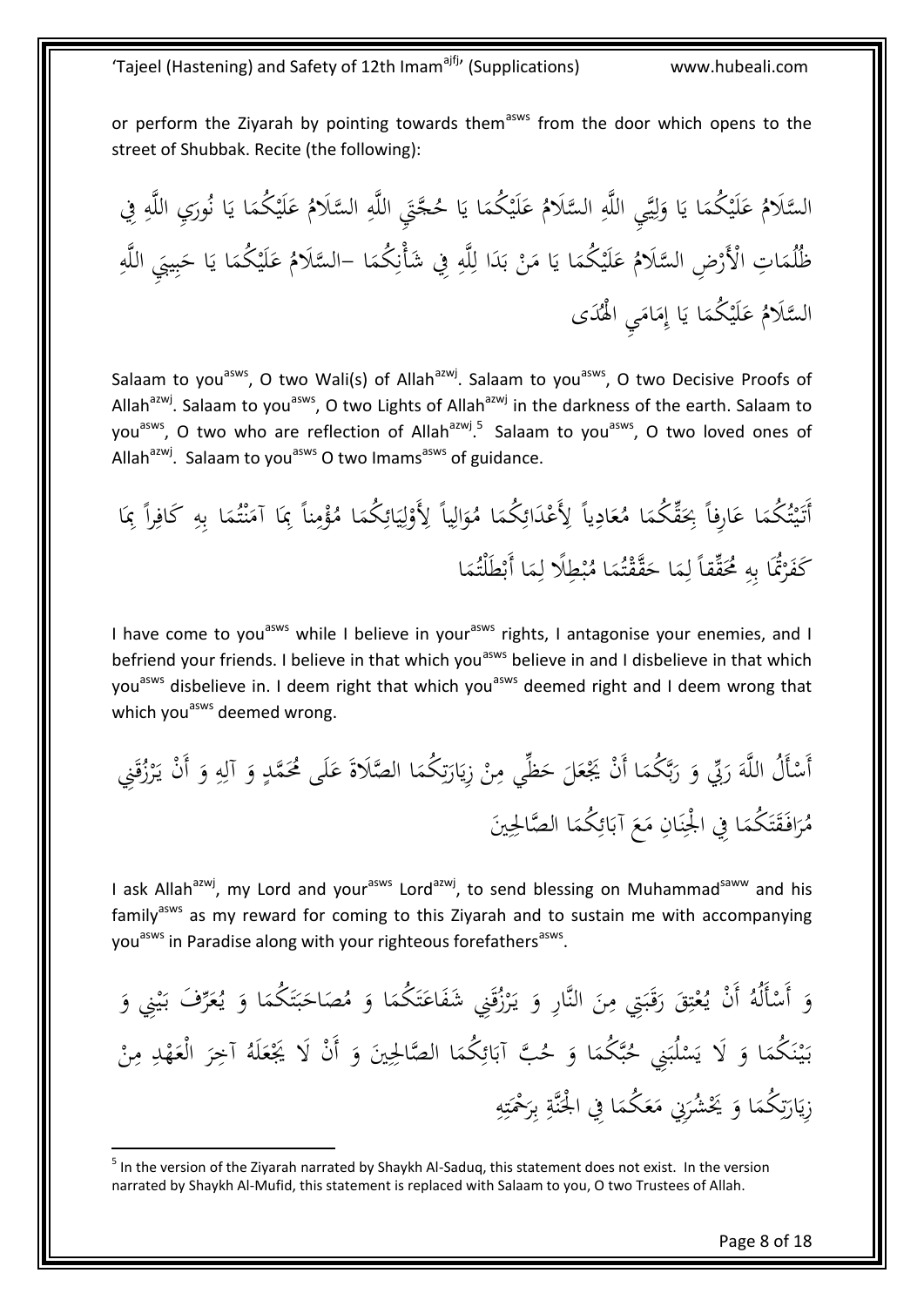And I ask Allah<sup>azwj</sup> to release me from Hell, to sustain me with intercession and with accompanying you<sup>asws</sup>, and to introduce me to you<sup>asws</sup> (on the Day of Judgment). I ask Him<sup>azwj</sup> not to remove your<sup>asws</sup> love and the love of your<sup>asws</sup> righteous forefathers<sup>asws</sup> from my heart, not to make this the last time I come to your<sup>asws</sup> Ziyarah, and to resurrect me with you<sup>asws</sup> in Paradise with His<sup>azwj</sup> Mercy.

> اللَّهُمَّ ارْزُقْنِي حُبَّهُمَا وَ تَوَفَّنِي عَلَى مِلَّتِهِمَا <u>َ،</u> .<br>.<br>.  $\sim$ م<br>ر ر<br>د  $\lambda$ <u>بر</u> ت ِ

O Allah<sup>azwj</sup>! Sustain me with their<sup>asws</sup> love and make me die while I believe in their religion.

اللَّهُمَّ الْعَنْ ظَالِمِي آلِ مُحَمَّدٍ حَقَّهُمْ وَ انْتَقِمْ مِنْهُمْ –اللَّهُمَّ الْعَنِ الْأَوَّلِينَ مِنْهُمْ وَ الْآخِرِينَ وَ ْ ِ ْ َ  $\ddot{\phantom{a}}$ :<br>. ْ ِ<br>م ن<br>أما ت ْ َ ِ ْ  $\overline{a}$ َ  $\ddot{\phantom{0}}$ َ ضَاعِفْ عَلَيْهِمُ الْعَذَابَ –وَ بَلِّغْ بِهِمْ وَ بِأَشْيَاعِهِمْ وَ أَتْبَاعِهِمْ وَ مُحِّيِّهِمْ وَ مُتَّبِعِيهِمْ –أَسْفَلَ **ٔ** ر<br>د َ َ ب<br>: ْ َ ْ  $\ddot{\phantom{0}}$ ِ ب َ ْ  $\ddot{\cdot}$ ب ز<br>ا َ ْ ي بر َ ْ ي ِ<br>و ِ ب  $\overline{\phantom{0}}$ **ـ** دَرْكٍ مِنَ الجُحِيمِ –إِنَّكَ عَلى كُلِّ شَيْءٍ قَدِيزٌ  $\ddot{ }$  $\ddot{\phantom{0}}$ َ ر<br>د ْ ِ<br>ء

O Allah<sup>azwj</sup>! Curse those who oppressed the rights of the family of Muhammad<sup>saww</sup> and take revenge against them. O Allah<sup>azwj</sup>! Curse their first and their last ones and increase Your<sup>azwj</sup> chastisement on them. Degrade them, their followers, their lovers, and those who follow their lovers to the lowest levels of Hell. Verily, You<sup>azwj</sup> have power over all things.

اللَّهُمَّ عَجِّلْ فَرَجَ وَلِيِّكَ وَ ابْنَ وَلِيِّكَ وَ اجْعَلْ فَرَجَنَا مَعَ فَرَجِهِمْ يَا أَرْحَمَ الرَّاحِمِينَ <u>لى</u>  $\zeta$ ير او: ِ<br>ا ا َ َ  $\ddot{\phantom{0}}$ ي ؚ<br>ڶ ل َ َ <u>ا</u> ْ .<br>. ن َ ر<br>ا  $\zeta$  $\mathcal{L}$ ْ ر<br>( يا<br>. ي  $\mathfrak{g}$ َ

O Allah<sup>azwj</sup>! Hasten the reappearance of Your<sup>azwj</sup> Wali<sup>ajfj</sup> and the son<sup>asws</sup> of Your Wali<sup>asws</sup> and relieve us with their relief. O the Most Merciful of the merciful ones.

َ وَ تَحْتَهِدُ فِي الدُّعَاءِ لِنَفْسِكَ وَ لِوَالِدَيْكَ وَ تَخَيَّرْ مِنَ الدُّعَاءِ –فَإِنْ وَصَلْتَ إِلَيْهِمَا ص فَصَلِّ عِنْدَ قَبْرِهِمَا رَكْعَتَيْنِ وَ إِذَا دَخَلْتَ : ت ِ د<br>ا .<br>.  $\ddot{\phantom{a}}$ ل َ ي  $\overline{\phantom{a}}$ J َ ِ ل َ ر<br>أ ِ<br>: َ ِ ِ َ ِ ة<br>أ  $\overline{\mathsf{l}}$  $\overline{\phantom{a}}$ **ै** ْ .<br>ا ن ِ ِ<br>ِ ْ َ َ َ ا  $\overline{\mathfrak{l}}$ َ  $\overline{\phantom{a}}$ الْمَسْجِدَ وَ صَلَّيْتَ دَعَوْتَ اللَّهَ بِمَا أَحْبَبْتَ إِنَّهُ قَرِيبٌ مُجِيبٌ وَ هَذَا الْمَسْجِدُ إِلَى جَانِبِ الدَّارِ وَ فِيهِ كَانَا يُصَلِّيَانِ ع َ ي َ َ  $\overline{a}$  $\frac{1}{2}$ ب ا<br>ا ب ْ ِ أ ي َ ۵<br>ا اٍ ِ َ َ ِ ِ .<br>نا  $\ddot{\phantom{0}}$ ي  $\ddot{\phantom{0}}$ 

Then strive in praying for yourself and your parents and choose some supplications to recite.

If you are performing the Ziyarah near their<sup>asws</sup> grave, continue by establishing two Rak'ah next to their graves. However, if you enter the masjid (which is next to the graves) and establish prayers there, pray for that which you want. Verily, He<sup>azwj</sup> (Allah) is Nigh, ready to answer. This masjid, which is next to their house, is where they<sup>asws</sup> used to pray.<sup>6</sup>

-

 $^6$  Kamil al-Ziyarat, Ch. 103, h, 1, 313  $\,$ و، النص $\,$ ، ص $\,$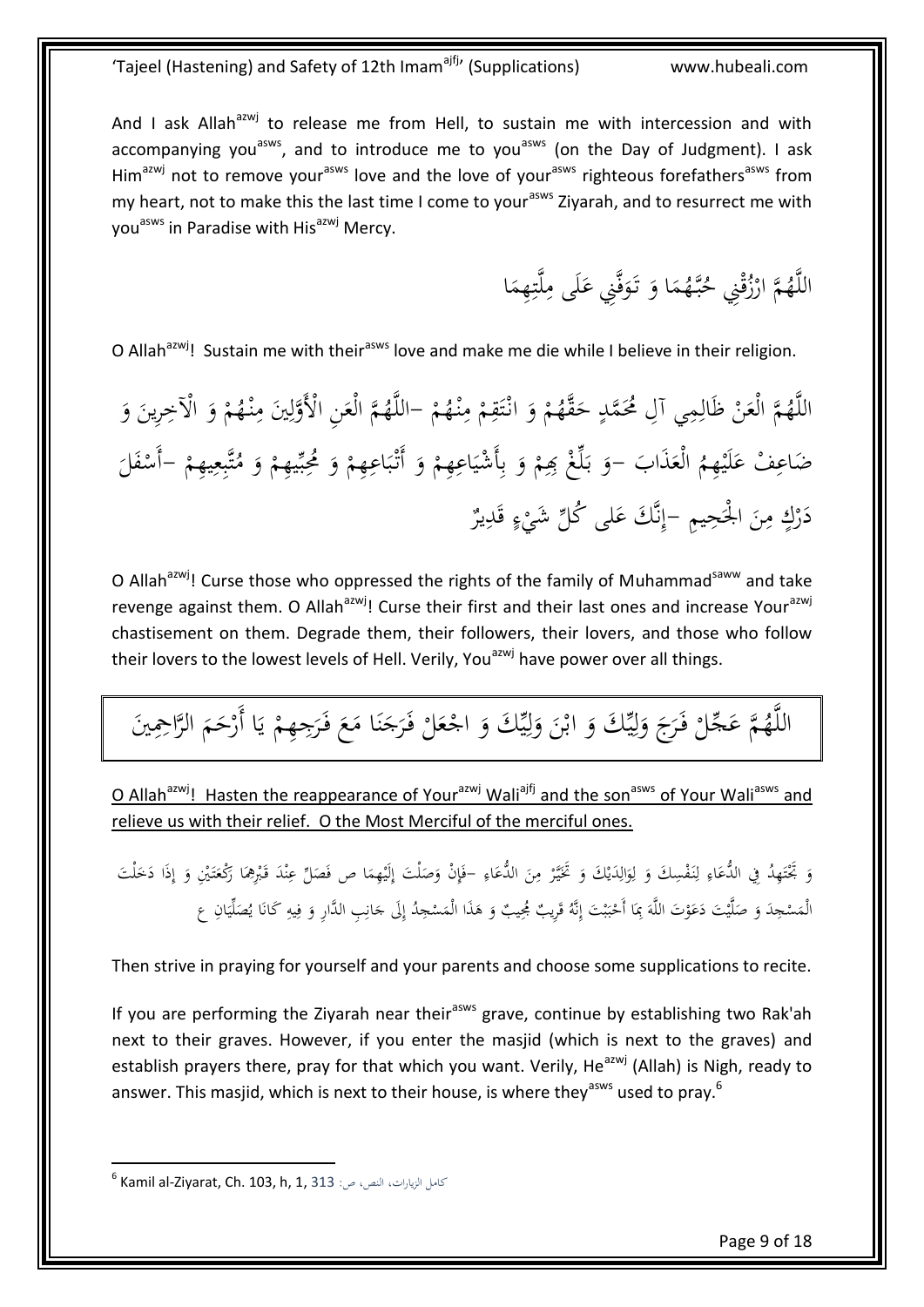# <span id="page-9-0"></span>**Ziyarah in a Touqi Mubarak (a Letter from 12th Imamajfj):**

حَدَّثَنَا مُحَمَّدُ بْنُ مُحَمَّدِ بْنِ عِصَامٍ الْكُلَيْنِيُّ رَضِيَ اللَّهُ عَنْهُ قَالَ حَدَّثَنَا مُحَمَّدُ بْنُ يَعْقُوبَ وَالَذَا عَنْهُ عَنْ إِسْحَاقَ بْنِ يَعْقُوبَ قَالَ: ٔ<br>ا َ **ٔ** اپ<br>ا ب :<br>ا َ ق<br>أ ن َ َ َ ْ ا<br>ا ْ ب ِ ب َ ْ ب<br>ا ا<br>ا َ إ .<br>ا ْ سَأَلْتُ مُحَمَّدَ بْنَ عُثْمَانَ الْعَمْرِيَّ رَضِيَ اللَّهُ عَنْهُ أَنْ يُوصِلَ لِي كِتَاباً قَدْ سَأَلْتُ فِيهِ عَنْ مَسَائِلَ أَشْكَلَتْ عَلَيَّ فَوَرَدَتْ فِي التَّوْقِيعِ بِخَطِّ ٍ ) ن َ َ َ ا<br>ا َ ا<br>ا ث َ ب ٔ<br>ا ا<br>ا ِ **ٔ** َ َ َ  $\overline{a}$ ٍ ) ِ<br>پا ا<br>ا .<br>ا ٍ<br>ٍٍ ِ ا<br>ا ٌ ت مَوْلَانَا صَاحِبِ الزَّمَانِ ع أَمَّا مَا سَأَلْتَ عَنْهُ أَرْشَدَكَ اللَّهُ وَ نُبَّتَكَ مِنْ أَهْرِ الْمُنْكِرِينَ لِي مِنْ أَهْلِ بَيْتِنَا وَ بَنِي عَمِّنَا فَاعْلَمْ أَنَّهُ لَيْسَ َ ا<br>ا َ <u>ٔ</u> ام<br>ا بر<br>أ ب َ ا<br>أ ن ِ ت ؚٚ ي ابر<br>ا å<br>. <u>ّ</u> ِ<br>ृ َ ن ا<br>ا <u>ّ</u> ِ<br>ृ َ ن </sub> ا<br>ا ام<br>ا ً<br>ا ْ **ٔ** َ ا<br>أ بَيْنَ اللَّهِ عَزَّ وَ جَلَّ وَ بَيْنَ أَحَدٍ قَرَابَةٌ وَ مَنْ أَنْكَرَنِي فَلَيْسَ مِنِّي وَ سَبِيلُهُ سَبِيلُ ابْنِ نُوحٍ ع أَمَّا سَبِيلُ عَمِّي جَعْفَرٍ وَ وُلْدِهِ فَسَبِيلُ ا<br>ا ∫ ب ا<br>ا ِ ب ا<br>ا َ ∫<br>∧ .<br>ا َ ْ ام<br>ا </sub> با َ َ َ َ َ ُ<br>ک ِ ِ ب ا<br>ا ِ ِ َ .<br>م ْ َ ِ ب ا<br>ا إِخْوَةِ يُوسُفَ عِ أَمَّا الْفُقَّاعُ فَشْرْبُهُ حَرَامٌ وَ لَا بَأْسَ بِالشَّلْمَابِ وَ أَمَّا أَمْوَالُكُمْ فَلَا نَقْبَلُهَا إِلَّا لِتَطَهَّرُوا فَمَنْ شَاءَ فَلْيَصِلْ وَ مَنْ شَاءَ و<br>يا ِ َ **ٔ** َ ِ ب ً<br>ا َ َ َ َ ب .<br>ا </sub> َ َ **ٔ** ้ َ ٍ<sup>م</sup> ت  $\overline{\mathbf{d}}$ َ ا<br>ا ب .<br>م <sup>أ</sup> َ ام<br>ا َ ْ فَلْيَقْطَعْ فَما آتانِيَ اللَّهُ خَيْزٌ مِمَّا آتاكُمْ وَ أَمَّا ظُهُورُ الْفَرَجِ فَإِنَّهُ إِلَى اللَّهِ تَعَالَى ذِكْرُهُ وَ كَذَبَ الْوَقَّاتُونَ وَ أَمَّا قَوْلُ مَنْ زَعَمَ أَنَّ الْحُسَيْنَ َ ْ ِ ا<br>ا ِ ِ إ ِ َ َ َ َ .<br>أ َ **ٔ** َ َ َ ِ َ ِ ع لَمْ يُفْتَلْ فَكُفْرٌ وَ تَكْذِيبٌ وَ ضَلَالٌ وَ أَمَّا الْحَوَادِثُ الْوَاقِعَةُ فَارْجِعُوا فِيهَا إِلَى رُوَاةِ حَدِيثِنَا فَإِنَّهُمْ حُجَّتِي عَلَيْكُمْ وَ أَنَا حُجَّةُ اللَّهِ ِ َ ِ َ ِ َ ِ َ َ ِ َ ِ َ َ َ ي ِ ن<br>ا ت َ **ٔ** ت .<br>أ ا<br>ا ْ **ٔ** َ ِ ِ<br>أ ا<br>أ ن ِ<br>به ِّ ن <sup>أ</sup> عَلَيْهِمْ-**ٔ** َ

وَ أَمَّا مُحَمَّدُ بْنُ عُثْمَانَ الْعَمْرِيُّ رَضِيَ اللَّهُ عَنْهُ وَ عَنْ أَبِيهِ مِنْ قَبْلُ فَإِنَّهُ ثِقَتِي وَ كِتَابُهُ كِتَابِي وَ أَمَّا مُحَمَّدُ بْنُ عَلِيِّ بْنِ مَهْزِيَارَ الْأَهْوَازِيُّ <u>ً</u> ت َ َ ِ ة قا ِ ا<br>أ ب َ ∕' ً ِ .<br>ا َ ن ً<br>گ َ َ ا<br>ا َ َ ث ب َ َ َ اپ<br>ا **€** ام<br>ا ا<br>ا ب ا َ ب َ ٌ ت فَسَيُصْلِحُ اللَّهُ لَهُ قَلْبَهُ وَ يُزِيلُ عَنْهُ شَكَّهُ وَ أَمَّا مَا وَصَلْتَنَا بِهِ فَلَا قَبُولَ عِنْدَنَا إِلَّا لِمَا طَابَ وَ طَهُرَ وَ تَمَنُ الْمُغَنِّيَةِ حَرَامٌ وَ أَمَّا مُحَمَّدُ ِ ي ا<br>ا َ َ َ َ ِ :<br>ا ن ا<br>ا ن ب َ ِ ِ : ن ا<br>أ ام<br>ا ام<br>ا َ ن </sub> ي َ َ َ َ ا<br>ا َ ¦ ا<br>ا َ َ بْنُ شَاذَانَ بْنِ نُعَيْمٍ فَهُوَ رَجُلٌ مِنْ شِيعَتِنَا أَهْلَ الْبَيْتِ وَ أَمَّا أَبُو الْخَطَّابِ مُحَمَّدُ بْنُ أَبِي زَيْنَبَ الْأَجْدَعُ فَمَلْعُونٌ وَ أَصْحَابُهُ مَلْعُونُونَ **ٔ** ي ا<br>ا ٍ ) ا<br>ا ن ِ ت َ ∫<br>∧ ر<br>ا **ٔ** ي َ ْ ام<br>ا َ َ **ै** ْ ؘ<br>֞ ن ا<br>ا ب فَلَا تُحَالِسْ أَهْلَ مَقَالَتِهِمْ فَإِنِّي مِنْهُمْ بَرِيءٌ وَ آبَائِي ع مِنْهُمْ بِرَاءٌ وَ أَمَّا الْمُتَلَبِّسُونَ بِأَمْوَالِنَا فَمَنِ اسْتَحَلَّ مِنْهَا شَيْئاً فَأَكَلَهُ فَإِمّْا يَأْكُلُ ام<br>أ ب <sup>أ</sup> ن ∫<br>∧ ِ ا<br>أ <sup>(</sup> ِ َ َ ٍ ) .<br>أ ا<br>ا ا<br>أ ت **ٔ ै** ا<br>أ ن <u>ِ</u> َ ام<br>ا ِ ا<br>أ ت َ َ ِ ب <sup>أ</sup> ن ∫<br>∧ ِ<br>پا با<br>ا َ لي.<br>ا َ َ ْ َ ن ِ َ <u>ً</u> ت  $\overline{\mathbf{a}}$ النِّيزانَ وَ أَمَّا الْحُمْسُ فَقَدْ أُبِيحَ لِ شِيعَتِنَا وَ جُعِلُوا مِنْهُ فِي حِلِّ إِلَى وَقْتِ ظُهُورٍ أَمْرِنَا لِتَطِيبَ وِلَادَتُهُمْ وَ لَا تَخْبُثَ وَ أَمَّا نَدَامَةُ قَوْم<br>ِ ن<br>أ ام<br>ا <u>ٔ</u> َ ِ إ ن ِ<br>∧ ِ َ ا<br>ا ن ِ ت َ َ ∫ َ ا  $\overline{a}$ **ٍ ٔ** ام<br>ا ا<br>ا َ ب َ ْ ا<br>ا قَدْ شَكُّوا فِي دِينِ اللَّهِ عَزَّ وَ حَلَّ عَلَى مَا وَصَلُونَا بِهِ فَقَدْ أَقَلْنَا مَنِ اسْتَقَالَ وَ لَا حَاجَةَ فِي صِلَةِ الشَّاكِّينَ وَ أَمَّا عِلَّةُ مَا وَقَعَ مِنَ ٍ<br>ا ة<br>أ َ َ َ نم<br>عم <u>ً</u> ت **ٔ** م<br>ا ا<br>أ ∫<br>} ِ<br>با ُنا<br>ا ا<br>ا ام<br>ا َ َ َ ِ ∫<br>≃ َ ِ<br>ृ َ َ ام<br>ا َ الْغَيْبَةِ فَإِنَّ اللَّهَ عَزَّ وَ حَلَّ يَقُولُ يا أَيُّهَا الَّذِينَ آمَنُوا لا تَسْئَلُوا عَنْ أَشْياءَ إِنْ تُبْدَ لَكُمْ تَسْؤُكُمْ إِنَّهُ لَمَّ يَكُنْ لِأَحَدٍ مِنْ آبَائِي عِ إِلَّا وَ َ َ َ َ ِ ا<br>أ ; َ ب **ٔ** ي َ گ<br>ا ن<br>ئىقلا ا<br>ا ن ا<br>ا َ ِ َ َ .<br>ا ِ **ٔ** ب <sup>(</sup> ْ ت َ ِ<br>پُل ا<br>ا .<br>أ ِ **ٍ** َ ِ<br>ا ي **أَ** ِ إ قَدْ وَقَعَتْ فِي عُنُقِهِ بَيْعَةٌ لِطَاغِيَةِ زَمَانِهِ وَ إِنّي أَخْرُجُ حِينَ أَخْرُجُ وَ لَا بَيْعَةَ لِأَحَدٍ مِنَ الطَّوَاغِيتِ فِي عُنُقِي وَ أَمَّا وَجْهُ الِانْتِفَاعِ بِي فِي<br>. َ ِ<br>∧ **ٍ** َ َ **ٔ** ي ب<br>ا َ **ٔ ٔ** ِ إ َ ِ ِ ا<br>ا َ  $\ddot{z}$ یا<br>ا ي ِ َ **ٔ** ي َ ِ ن َ َ ِ ن ي َ ِ ت <u>َ</u> ن ْ َ فَيْبَتِي فَكَالانْتِفَاعِ بِالشَّمْسِ إِذَا غَيَّبَتْهَا عَنِ الْأَبْصَارِ السَّحَابُ وَ إِنِّي لَأَمَانٌ لِأَهْلِ الْأَرْضِ كَمَا أَنَّ النُّجُومَ أَمَانٌ لِأَهْلِ السَّمَاءِ فَأَغْلِقُوا .<br>ا å<br>. ام<br>ا ׀<sub>֡</sub> إ َ َ ام<br>ا ر<br>ا َ ت َ ِ ا<br>ا ِ ُ<br>أ ِ ت ْ ั้ ب **ٔ** ِ َ ِ **ै** å<br>. ام<br>ا َ **ै** ؘ<br>֞ ابَ السُّؤَالِ عَمَّا لَا يَعْنِيكُمْ وَ لَا تَتَكَلَّفُوا عِلْمَ مَا قَدْ كُفِيتُمْ . َ با ب <sup> $\mathfrak{c}$ </sup> ِ ام<br>ا َ ا<br>أ ت َ <sup>(</sup> ِ ن **ٔ** 

Narrated to us Muhammad bin Muhammad bin Isaam Kulaini (r.a.): Narrated to us Muhammad bin Yaqoob Kulaini from Ishaq bin Yaqoob:

"I asked Muhammad bin Uthman Amari<sup>ra</sup> to write to the Imam<sup>ajfj</sup> a letter containing questions that were difficult for me. The Imam<sup>ajfj</sup> sent the following reply:

May Allah<sup>azwj</sup> Guide you, Make you steadfast and Keep you safe. As for what you asked me<sup>ajfj</sup> regarding some of your family and cousins and their denial about me<sup>ajfj</sup>, you should know that there is no proximity and relationship between Allah<sup>azwj</sup> and anyone, and anyone who denies me<sup>ajfj</sup> is not from me<sup>ajfj</sup> and his path is like the path of Prophet Nuh<sup>as</sup>'s son. And as for the path of my Uncle, Ja'far, it is like the path of Prophet Yusuf<sup>as</sup>'s brothers. As for "Fuqaa"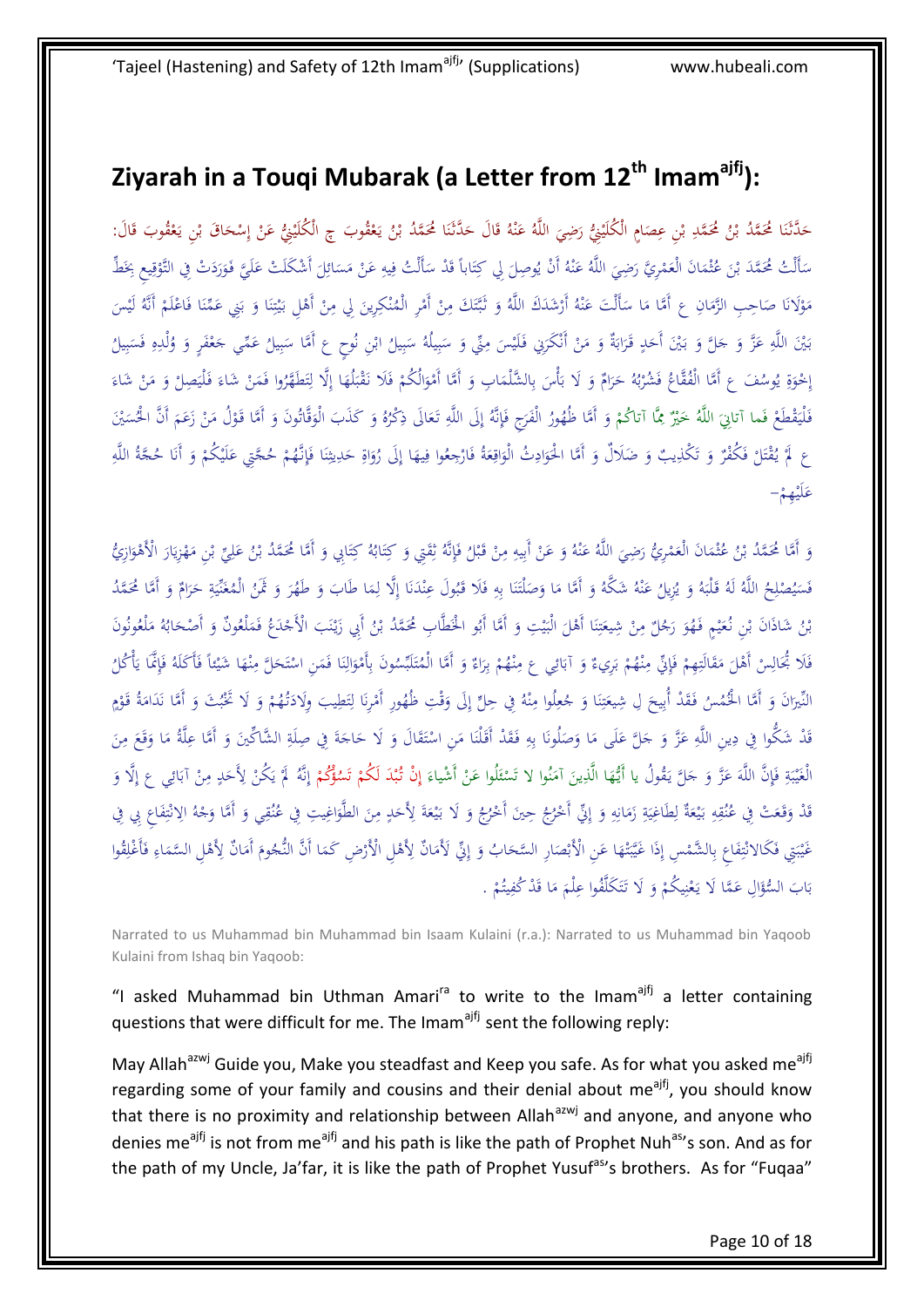(A drink prepared from barley extract) it is unlawful to drink it. And as for "Shilmaab" (A non-intoxicant drink, its use in the present age is common); it is not doubtful. And as for your property, till you do not purify it, do not use it. Then anyone who wants to send it to me and anyone who does not want to be separated from it, then what Allah $a^{2x}$  has Bestowed to us<sup>asws</sup> is better than what Allah<sup>azwj</sup> has Given you.

As for the reappearance and advent, it solely depends on the will of Allah<sup>azwj</sup> and those who fix a time for it are liars. As for the saying of those who think that Imam Hussain<sup>asws</sup> has not been slain is a kind of disbelief, denial, deviation and misguidance. But as for the problems which will occur in the future, you should refer to the narrators of our traditions for their verdicts as they are my<sup>ajfj</sup> proofs to you, and  $I<sup>ajfj</sup>$  am Allah<sup>azwj</sup>'s Proof to them.

As for Muhammad bin Uthman Amri, may Allah<sup>azwj</sup> be Pleased with him and his father, he is trustworthy and reliable one of mine and his writing is my<sup>ajfj</sup> writing. As for Muhammad bin Ali bin Mahziyar Ahwazi, then very soon, Allah<sup>azwj</sup> would Reform his heart and Remove his doubt. As for the money that you sent for me<sup>ajfj</sup> is not acceptable to me<sup>ajfj</sup>, except that money which is pure. And the compensation for a singing girl is unlawful.

As for Muhammad bin Shazan bin Naeem, he is from the Shias of us, Ahle Bayt<sup>asws</sup>. As for Abul Khattab Muhammad bin Ali Zainab Ajdaa, then he and all his associates are accursed and you do not cultivate the company of those who harbour their beliefs. And  $my^{a|t|}$ forefathers<sup>asws</sup> and l<sup>ajfj</sup> are aloof from them. As for those who are in possession of our<sup>asws</sup> funds, in a way that they consider it lawful for themselves and spend it, have in fact devoured (Hell) Fire.

As for Khums, it is lawful for our Shias till the time of reappearance, so far as their children are pure and not involved in sinful activities. As for the funds that are sent to us<sup>asws</sup> and after which they fell into doubts and became regretful of having paid it to us<sup>asws</sup>, then anyone who wants we<sup>asws</sup> would return to him and we<sup>asws</sup> are not needful of the money of those who harbour doubt with regard to Allah<sup>azwj</sup>.

As for the cause of occultation, the Almighty Allah<sup>azwj</sup> has Said:

ا<br>ا يا أَيُّهَا الَّذِينَ آمَنُوا لا تَسْئَلُوا عَنْ أَشْياءَ إِنْ تُبْدَ لَكُمْ تَسُؤُكُمْ ْ َ :<br>أما ا<br>ا ن ام<br>ا َ ِ َ ِ إ ٔ<br>ا **ٔ** ب ْ ْ ت

#### *"O you who believe! Do not put questions about things which if declared to you may trouble you…"*

Each of my forefathers in his<sup>asws</sup> time was compelled by the oath of allegiance to the tyrant ruler but when  $I^{affi}$  reappear  $I^{affi}$  would not be having the allegiance of any tyrant on my<sup>ajfj</sup> neck. As for how people would benefit from me<sup>ajfj</sup> during my<sup>ajfj</sup> occultation, it is like getting benefits from the sun, which is concealed by the clouds. And l<sup>ajfj</sup> am the security for the people on the face of the earth just as stars are security for the inhabitants of the heavens.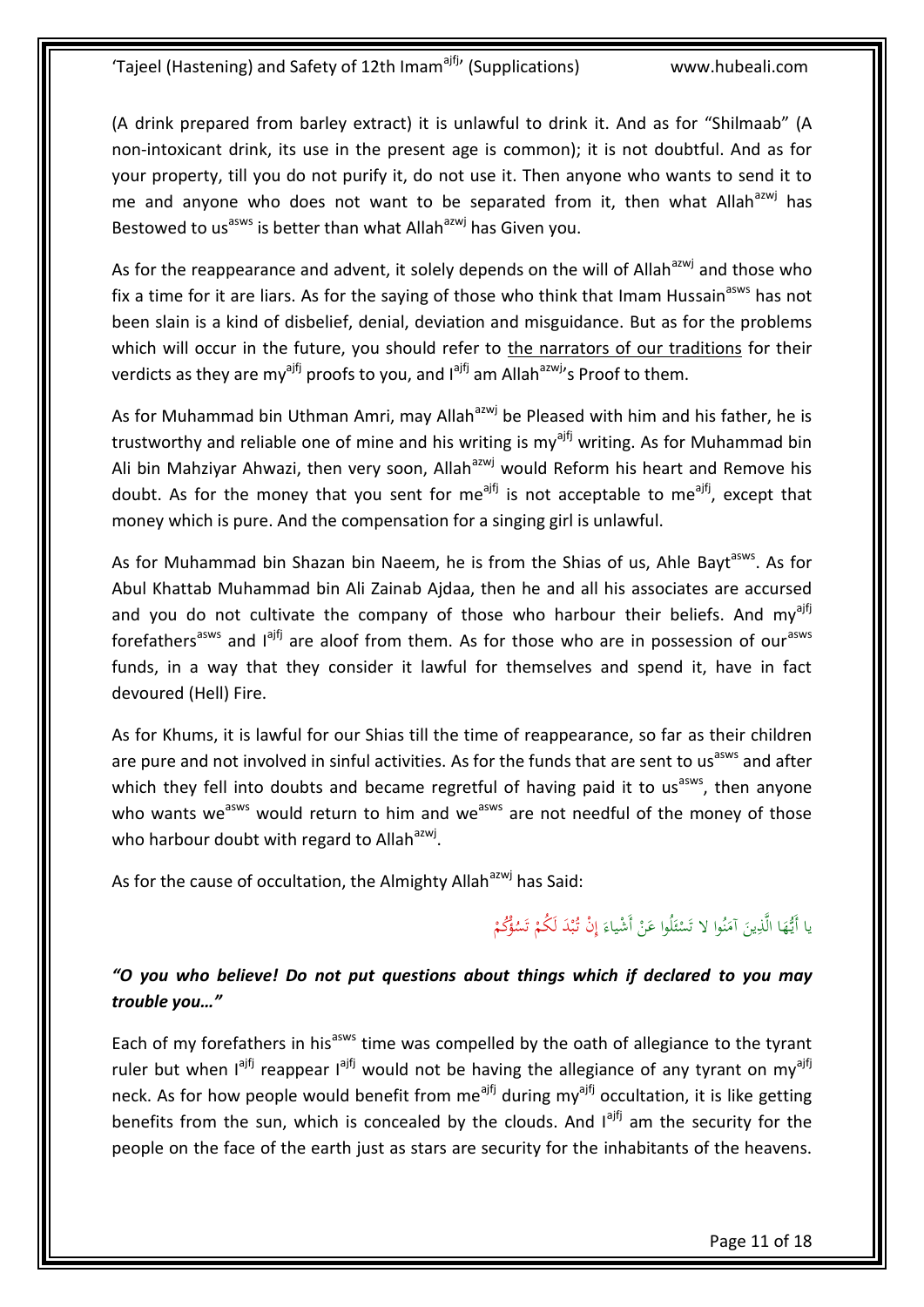Therefore do not ask what you are not in need of and do not put yourself into undue trouble.

ْ وا الدُّعَاءَ بِتَعْجِيلِ الْفَرَجِ فَإِنَّ ذَلِكَ فَرَجُكُمْ ر.<br>. ِ اِ ة<br>أ ر<br>- $\ddot{ }$ ِ<br>با .<br>برا  $\zeta$ ا<br>أ ُ وَ أَكْثِرُو  $\ddot{.}$ َ

And pray more for an early reappearance as in it lies your success.

َ وَ السَّلَامُ عَلَيْكَ يَا إِسْحَاقَ بْنَ يَعْقُوبَ وَ عَلى مَنِ اتَّبَعَ الْهُدى **ٔ** ؘ<br>֞ َ َ با<br>أ َ َ  $\zeta$ َ ا<br>ا

Peace be on you, O Ishaq Ibne Yaqoob and peace be on all those who follow the guidance".<sup>7</sup>

Finally, we present a beautiful supplication to be recited during the occultation of the  $12^{\text{th}}$  Imam<sup>ajfj</sup>, in the Appendix, coming from Sheikh Amri<sup>ra</sup> (probably a Touqi Mubarak : a Letter from the 12<sup>th</sup> Imam<sup>ajfj</sup>), if considered it is not a Hadith – however, it still contains many verses from well established Ahadith:

 7 4 .H ,كمالِالدينِوُِتامِالنعمةِ،جِ،2ص483ِ: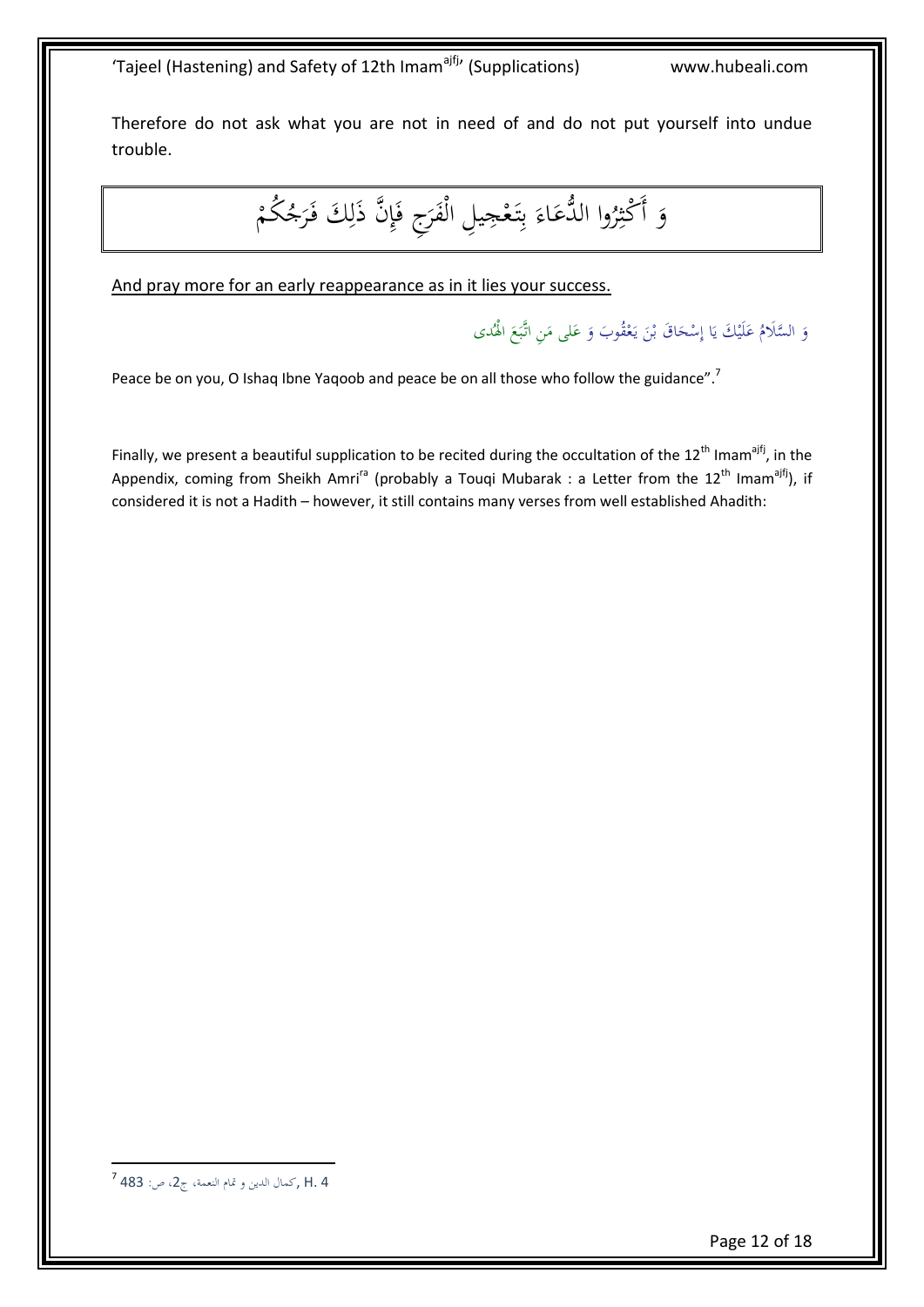### <span id="page-12-0"></span>**Appendix: A Comprehensive Supplication during Occultation**

#### حَدَّثَنَا أَبُو مُحَمَّدٍ الْحُسَيْنُ بْنُ أَحْمَدَ الْمُكَتِّبُ قَالَ حَدَّثَنَا أَبُو عَلِيِّ بْنُ هَمَّامٍ كِذَا الدُّعَاءِ وَ ذَكَرَ أَنَّ الشَّيْخَ الْعَمْرِيَّ قَدَّسَ اللَّهُ رُوحَهُ<br>ِ ٔ<br>ا َ ِ </sub> َ ب ِ َ .<br>أ َ َ **ـ ٍ** َ .<br>-ق<br>ق ام<br>ا َ َ ر<br>ا َ أَهْلَاهُ عَلَيْهِ وَ أَمَرَهُ أَنْ يَدْعُوَ بِهِ وَ هُوَ الدُّعَاءُ فِي غَيْبَةِ الْقَائِمِ ع ِ نم<br>عم ¦ َ ب ْ ر<br>د َ َ ∫<br>∙ ِ ب َ ُيا<br>ا َ ا<br>ا َ ∫<br>∙ **ٔ** </sub> ا<br>ا

Narrated to us Abu Muhammad Husain bin Ahmad Mukattib: Narrated to us Abu Ali bin Hammam the following supplication and mentioned that:

Shaykh Amri<sup>ra</sup> had dictated it to him and commanded him to recite it and it is the supplication of the occultation of Al-Qaim<sup>ajfj</sup>.

َ اللَّهُمَ عَرِّفْنِي نَفْسَكَ فَإِنَّكَ إِنْ لَمْ تُعَرِّفْنِي نَفْسَكَ لَمْ أَعْرِفْ نَبِيَّكَ اللَّهُمَّ عَرِّفْنِي نَبِيَّكَ وَإِنَّكَ إِنْ لَمْ تُعَرِّفْنِي نَبِيَّكَ لَمْ أَعْرِفْ حُجَّتَكَ ا<br>أ َ ٔ<br>ا ي ِ ب ڹ<br>ڐ ا<br>ا  $\overline{a}$ ٔ<br>ا .<br>أ َ  $\overline{a}$ ِ ِ ا<br>أ ا<br>ا **أ** ي ِ ب ڹ<br>أ .<br>أ َ **أ** ِ ِ ا<br>أ ي ِ ب نې<br>: <u>ٔ</u> َ .<br>ا اللَّهُمَّ عَرِّفْنِي حُجَّتَكَ فَإِنَّكَ إِنْ ۖ لَمَّ تُعَرِّفْنِي حُجَّتَكَ ضَلَلْتُ عَنْ دِينِي اللَّهُمَّ لَا تُُتِنِي مِيتَةً جَاهِلِيَّةً وَ لَا تُنِغْ قَلْبِي بَعْدَ إِذْ هَدَيْتَنِي اللَّهُمَّ .<br>أ َ  $\overline{a}$ ِ ِ ا<br>ا .<br>أ َ ِ<br>أ ت ِيا<br>ا ا<br>ا َ ِ إ ا<br>ا **ٔ** ا<br>ا َ ي ا ِ َ <u>ً</u> ِ <u>َ</u> ت <u>ِ</u> ∫<br>≃ فَكَمَا هَدَيْتَنِي بِوَلَايَةِ مَنَ فَرَضْتَ طَاعَتَهُ عَلَيَّ مِنْ وُلَاةِ أَمْرِكَ بَعْدَ رَسُولِكَ ص حَتَّى وَالَيْتَ وُلَاةً أَمْرِكَ أَمِيرَ الْمُؤْمِنِينَ وَ الْحُسَنَ وَ َ َ ِ َ **ٔ** َ ام<br>ا ِ ْ ِ َ <u>ً</u> ت ُ<br>گ َ ام<br>ا ِ یا<br>ا َ ِ ڹ<br>أ ت ْ ٔ<br>ا َ ا<br>ا .<br>ا ِ<br>ृ ا<br>ا ة<br>ا َ َ ٔ<br>ا َ ∫<br>∽ ن ِ ْ ة<br>أ الْحُسَيْنَ وَ عَلِيّاً وَ مُحَمَّداً وَ حَعْفَراً وَ مُوسَى وَ عَلِيّاً وَ عَلِيّاً وَ الْحَسَنَ وَ الْحُجَّةَ الْقَائِمَ الْمَهْدِيَّ صَلَوَاتُ اللَّهِ عَلَيْهِمْ أَجْمَعِينَ َ َ ا<br>ا َ ي ِ ي<br>ا َ َ ي ِ ي<br>ا َ َ **ٔ** َ َ َ ي <u>با</u> َ َ ِ ْ **ٔ** ء<br>ا ً ا َ ام<br>ا ِ ْ **ै** َ ِ ة<br>م ي ∫, اللَّهُمَّ فَتَبَّنْنِي عَلَى دِينِكَ وَ اسْتَعْمِلْنِي بِطَاعَتِكَ وَ لَيِّنْ قَلْبِي لِوَلِيِّ أَمْرِكَ وَ عَافِنِي مِمَّا امْتَحَنْتَ بِهِ خَلْقَكَ وَ تُبَّنْنِي عَلَى طَاعَةِ وَلِيِّ أَمْرِكَ َ <u>:</u> ب <u>با</u> ث َ َ َ ِ ِ <u>:</u> ن َ ت ام<br>ا ِ ِ ر<br>ا َ ا<br>ا م<br>م ِ َ ∫ ت ي:<br>أ **ٔ** ا<br>ا ت **ٔ** َ ِ ام<br>ا َ ة<br>4 ً<br>گ َ <u>ّ</u> ت َ الَّذِي سَتَرَتَهُ عَنْ خَلْقِكَ فَبِإِذْنِكَ غَابَ عَنْ بَرِيَّتِكَ وَ أَمْرَكَ يَنْتَظِرُ وَ أَنْتَ الْعَالِمُ غَيْرُ مُعَلَّمٍ بِالْوَقْتِ الَّذِي فِيهِ صَلَاحُ أَمْرِ وَلِيِّكَ فِي<br>ِ ت <u>ّ</u> ن ڸ<br>ؙ َ ا<br>ا َ ِ ا ب ْ ِ ِ ¦ ب َ ِ. َ ت ِ ي <u>ل</u> ل َ ام<br>ا ا<br>ا ِ ِ ة<br>أ َ ٍ<br>با َ ْ ا<br>ا َ :<br>ا َ الْإِذْنِ لَهُ بِإِظْهَارِ أَمْرِهِ وَ كَشْفِ سِتْرِهِ فَصَبِّرْيٍ عَلَى ذَلِكَ حَتَّى لَا أُحِبَّ تَعْجِيلَ مَا أَخَّرْتَ وَ لَا تَأْخِيرَ مَا عَجَّلْتَ وَ لَا أَكْشِفَ عَمَّا ام<br>ا ٍ ) َ ِ ً<br>گ ا<br>ا ا<br>ا ِ َ ا<br>ا  $\triangleleft$ Į, ب َ </sub> ام<br>ا ِّبِيْتِيْ َ َ َ سَتَرْتَهُ وَ لَا أَبْحَثَ عَمَّا كَتَمْتَهُ وَ لَا أُنَازِعَكَ فِي تَدْبِيرِكَ وَ لَا أَقُولَ لِمَ وَ كَيْفَ وَ مَا بَالُ وَلِيِّ الْأَمْرِ لَا يَظْهَرُ وَ قَدِ امْتَلَأَتِ الْأَرْضُ مِنَ<br>مَسَرَّتَهُ وَ لَا أَبْحَثَ عَمَ ا<br>ا م<br>ا َ َ ا<br>ا ِ َ َ َ <u>ً</u> ت ا<br>ا َ ت َ ∕ ت ام<br>ا ِ َ َ ا ا<br>ا الْحَوْرِ وَ أُفَوِّضُ أُمُورِي كُلَّهَا إِلَيْكَ اللَّهُمَّ إِنِّي أَسْأَلُكَ أَنْ تُرِيَنِي وَلِيَّ أَمْرِكَ ظَاهِراً نَافِذاً لِأَمْرِكَ مَعَ عِلْمِي بِأَنَّ لَكَ السُّلْطَانَ وَ الْقُدْرَةَ وَ ِ َ َ **ٔ** ئېنې<br>س َ ِ  $\zeta$ ام<br>أ ام<br>ا ِ َ ن  $\frac{1}{2}$ ِ ام<br>ا َ اب<br>ا **ٔ** ِ َ َ َ الْبُرْهَانَ وَ الْحُجَّةَ وَ الْمَشِيئَةَ وَ الْإِرَادَةَ وَ الْحُوْلَ وَ الْقُوَّةَ فَافْعَلْ ذَلِكَ بِي وَ بِجَمِيعِ الْمُؤْمِنِينَ حَتَّى نَنْظُرَ إِلَى وَلِيِّكَ صَلَوَاتُ اللَّهِ عَلَيْهِ َ ِ **ٔ** َ َ <u>ٔ</u> َ َ ا<br>ا َ َ ئ<br>ا َ َ َ ِ ْ َ ً ا َ ام<br>ا ي ِ ل َ **∣** إ ر<br>ا ن .<br>ا َ ∫<br>∽ ن ِ<br>ृ ْ ظَاهِرَ الْمَقَالَةِ وَاضِحَ الدَّلالَةِ هَادِياً مِنَ الضَّلَالَةِ شَافِياً مِنَ الْحُهَالَةِ أَبْرِزْ يَا رَبِّ مَشَاهِدَهُ وَ تُبِّتْ قَوَاعِدَهُ وَ اجْعَلْنَا مِمَّنْ تَقَرُّ عَيْنُهُ بِرُؤْيَتِهِ<br>. ٔ<br>ا ِ ُ. پا<br>ا ي .<br>ز **ٔ** ِ َ َ َ ِ<br>ृ ِ  $\ddot{a}$ َ ∫<br>∧ ∫, ا<br>ا ِ  $\zeta$ ا َ ; .<br>أ ا<br>ا .<br>ا ِ َ ֡֡<u>֓</u> ِ ا<br>أ َ ْ َ ٔ<br>ا َ ِ ت نة<br>أ ي ْ ِ ب ن ْ ي َ ام<br>ا وَ أَقِمْنَا بِجَلْمَتِهِ وَ تَوَفَّنَا عَلَى مِلَّتِهِ وَ احْشُرْنَا فِي زُمْرَتِهِ اللَّهُمَّ أَعِذْهُ مِنْ شَرِّ جَمِيعِ مَا خَلَقْتَ وَ بَرَأْتَ وَ أَنْشَأْتَ وَ صَوَّرْتَ وَ ِ ∫ ِ ت َ ْ َ ن ر<br>ا َ ِ ِ ت ِ َ : َ َ ِ ِ ت َ ٔ<br>ا ن ا<br>ا ِ َ َ ا<br>ا َ َ َ أْ َ ا<br>ا َ .<br>أ َ ِ احْفَظْهُ مِنْ بَيْنِ يَدَيْهِ وَ مِنْ خَلْفِهِ وَ عَنْ يَمِينِهِ وَ عَنْ شِمَالِهِ وَ مِنْ فَوْقِهِ وَ مِنْ تَحْتِهِ بِحِفْظِكَ الَّذِي لَا يَضِيعُ مَنْ حَفِظْتُهُ بِهِ وَ احْفَظْ َ ∫ ْ ي ً<br>ا ِ<br>با ي ْ ∫<br>∧ ْ <u>ً</u> ِ َ َ يا<br>ا ِ ِ ِ ت ْ ِ<br>∧ َ ِ ِ ،<br>. ْ **ٍ** َ ِ J ا َ ِ ِ ِ َ ْ َ ِ ∫<br>a َ َ ∫<br>} ِ ب ام<br>ا فِيهِ رَسُولَكَ وَ وَصِيَّ رَسُولِكَ اللَّهُمَّ وَ مُدَّ فِي عُمُرِهِ وَ زِدْ فِي أَخَلِهِ وَ أَعِنْهُ عَلَى مَا أَوْلَيْتَهُ وَ اسْتَرْعَيْتَهُ وَ زِدْ فِي كَرَامَتِكَ لَهُ فَإِنَّهُ الْحَادِي </sub> ن َ ِ ِ َ <u>ٔ</u> َ َ ِ َ َ َ َ ِ ∫<br>≃ ا ِ َ ِ ت ام<br>ا َ <u>ٔ</u> َ ا<br>أ ت ْ ي َ َ ا<br>أ ت ֡֬֟ <u>ٔ</u> وَ الْمُهْتَدِي وَ الْقَائِمُ الْمَهْدِيُّ الطَّاهِرُ التَّقِيُّ الزَّيْيُّ الرَّضِيُّ الْمَرْضِيُّ الصَّابِرُ الْمُحْتَهِدُ الشَّكُورُ اللَّهُمَّ وَ لَا تَسْلُبْنَا الْيَقِينَ لِطُولِ<br>مَسْتَكُورُ اللَّهُمَّ وَ لَا تَسْلُ ِ .<br>ا َ ِ ِ ِ ِ ْ ا<br>ا ∫<br>∫ ُ<br>گ َ ِ ت **ٰ** َ **ٔ** ا<br>ا َ <u>َ</u> ت ْ ِ .<br>م ∶ٌ ان<br>ا ن الْأَمَدِ فِي غَيْبَتِهِ وَ انْقِطَاعِ خَبَرِهِ عَنَّا وَ لَا تُنْسِنَا ذِكْرَهُ وَ انْتِظَارَهُ وَ الْإِيمَانَ وَ قُوَّةَ الْيَقِينِ فِي ظُهُورِهِ وَ الدُّعَاءَ لَهُ وَ الصَّاَدَةَ عَلَيْهِ حَتَّى لَا ة<br>م َ ا َ َ ∫ ت <u>َ</u> َ َ ِ ا<br>ا ن ن َ َ ِ ِ יִ ِ َ ِ ِ ت ِ<br>ا ب **ٔ** ِ َ َ ∫<br>} ْ َ َ ا<br>ا َ َ ِ ان<br>ا ي ∫<br>∕ يُقَنِّطْنَا طُولُ غَيْبَتِهِ مِنْ ظُهُورِهِ وَ قِيَامِهِ وَ يَكُونَ يَقِينُنَا فِي ذَلِكَ كَيَقِينِنَا فِي قِيَامِ رَسُولِكَ ص وَ مَا جَاءَ بِهِ مِنْ وَحْيِكَ وَ تَنْزِيلِكَ وَ قَوِّ ِ ِ ت ؘ<br>֞ ب **ٔ** :<br>أ ُ<br>ف ِ ي ْ َ **: ∕** ً ِ ب </sub> َ ام<br>ا َ ِ ُل<br>ا ∶ٌ ي ِ :<br>ا ن ِ ِ ابا<br>ا ِ :<br>ا ن ِ یا<br>ا ِ<br>ب ي َ ِ ∫<br>∕ ا<br>ا ي ِ و<br>د ْ َ َ ِ **:** ن ِّ َ قُلُوبَنَا عَلَى الْإِيمَانِ بِهِ حَتَّى تَسْلُكَ بِنَا عَلَى يَدِهِ مِنْهَاجَ الْهُدَى وَ الْحُجَّةَ الْعُظْمَى وَ الطَّرِيقَةَ الْوُسْطَى وَ قَوِّنَا عَلَى طَاعَتِهِ وَ تُبَّنْنَا عَلَى <u>َ</u> َ  $\zeta$ َ ن ِ ِ ∫ ِيا<br>ِ ً<br>گ ا<br>ا ن ِ ا<br>ا َ ِ ِ ب ا<br>ا ر<br>د :<br>ا ن َ َ ا<br>أ ن ْ َ ∫<br>} ِ ت َ َ .<br>ا ن َ ة<br>أ َ **ै** ∫<br>∙ مُتَابَعَتِهِ وَ اجْعَلْنَا فِي حِزْبِهِ وَ أَعْوَانِهِ وَ أَنْصَارِهِ وَ الرَّاضِينَ بِفِعْلِهِ وَ لَا تَسْلُبْنَا ذَلِكَ فِي حَيَاتِنَا وَ لَا تَسْتَمَوْ أَنَّا حَتَّى تَتَوَفَّانَا وَ نَخْنُ عَلَى ِ ت َ َ ت ِ J **ٔ** ∫<br>∫ ِ ا َ ا<br>ا َ ِ<br>ٍہ ِ<br>پا َ َ ِ<br>ٍہ .<br>أ :<br>ا َ ْ َ َ ا<br>أ ن ِ َ َ ن َ ا<br>أ ن ِ ∶ٌ ي َ ِ ا<br>أ ن **ٔ** ا<br>ا َ </sub> َ :<br>ا َ ت َ ِ ب دَّلِكَ غَيْرَ شَاكِّينَ وَ لَا نَاكِثِينَ وَ لَا مُرْتَابِينَ وَ لَا مُكَذِّبِينَ اللَّهُمَّ عَجِّلْ فَرَجَهُ وَ أَيِّدْهُ بِالنَّصْرِ وَ انْصُرْ نَاصِرِيهِ وَ اخْذُلْ خَاذِلِيهِ وَ دَمِّرْ<br>مُسَمَّد الْمَدُلْ حَاذِلِيهِ و َ َ ُن<br>ا ٍ<br>پا َ ∫<br>} نا<br>أ ت .<br>. َ ِ ث َ َ ِّ ا ْ J ر<br>ا َ ∫<br>} ِ ل ِ َ **ٔ** َ ∫<br>} :<br>ا ن .<br>. َ ْ عَلَى مَنْ نَصَبَ لَهُ وَ كَذَّبَ بِهِ وَ أَظْهِرْ بِهِ الْحَقَّ وَ أَمِتْ بِهِ الْبَاطِلَ وَ اسْتَنْقِذْ بِهِ عِبَادَكَ الْمُؤْمِنِينَ مِنَ الذُّلِّ وَ انْعَشْ بِهِ الْبِلَادَ وَ اقْتُلْ<br>. َ َ ٍ<br>پا َ َ ن ٍ ) ا<br>ا ِ ∫<br>} ∫<br>∧ َ ئۇ ِ ِ<br>با ب .<br>ا َ ِ **ٔ** ا<br>ا ِ ً ِ َ َ ِ<br>ृ ∫<br>∽ ن ِ<br>ृ ْ ا<br>ا ؘ<br>ؖ ب ِ ٍ<br>پ ِ ن ا<br>أ ت **ٔ** َ <u>َ</u> بِهِ جَبَابِرَةَ الْكُفْرِ وَ اقْصِمْ بِهِ رُءُوسَ الضَّلَالَةِ وَ ذَلِّلْ بِهِ الْجُبَّارِينَ وَ الْكَافِرِينَ وَ أَبِرْ بِهِ الْمُنَافِقِينَ وَ النَّاكِثِينَ وَ جَمِيعَ الْمُخَالِفِينَ وَ<br>. ِ ِ<br>با ب <sup>(</sup> <u>ا</u><br>ا َ .<br>أ <u>َ</u> َ ∫<br>H ا<br>ا ب َ ِ ٍ<br>پا َ َ ب َ ِ ٍ<br>پا ب <sup>أ</sup> َ ِ َ ِ ِ َ  $\zeta$ َ ِ ث َ ِ ِ .<br>ا ن ∫<br>} ِ ب ر<br>ا ِ َ َ ِ ِ<br>∧ الْمُلْحِدِينَ فِي مَشَارِقِ الْأَرْضِ وَ مَغَارِهِمَا وَ بَرِّهَا وَ سَهْلِهَا وَ جَبَلِهَا حَتَّى لَا تَدَعَ مِنْهُمْ دَيَّاراً وَ لَا تُبْقِيَ لَهُمْ آثَاراً وَ تُطَهِّرَ َ َ َ ِ ا<br>ا ب َ َ َ ِ ْ ا<br>ا َ ا<br>ا <u>ٔ</u> َ ا<br>ا ا<br>ا َ ا َ َ </sub> .<br>أ َ ∫  $\overline{\mathsf{l}}$ ْ َ ِ **ٔ** ب ي <u>َ</u> <sup> $\mathfrak{c}$ </sup> ن َ م<br>ت َ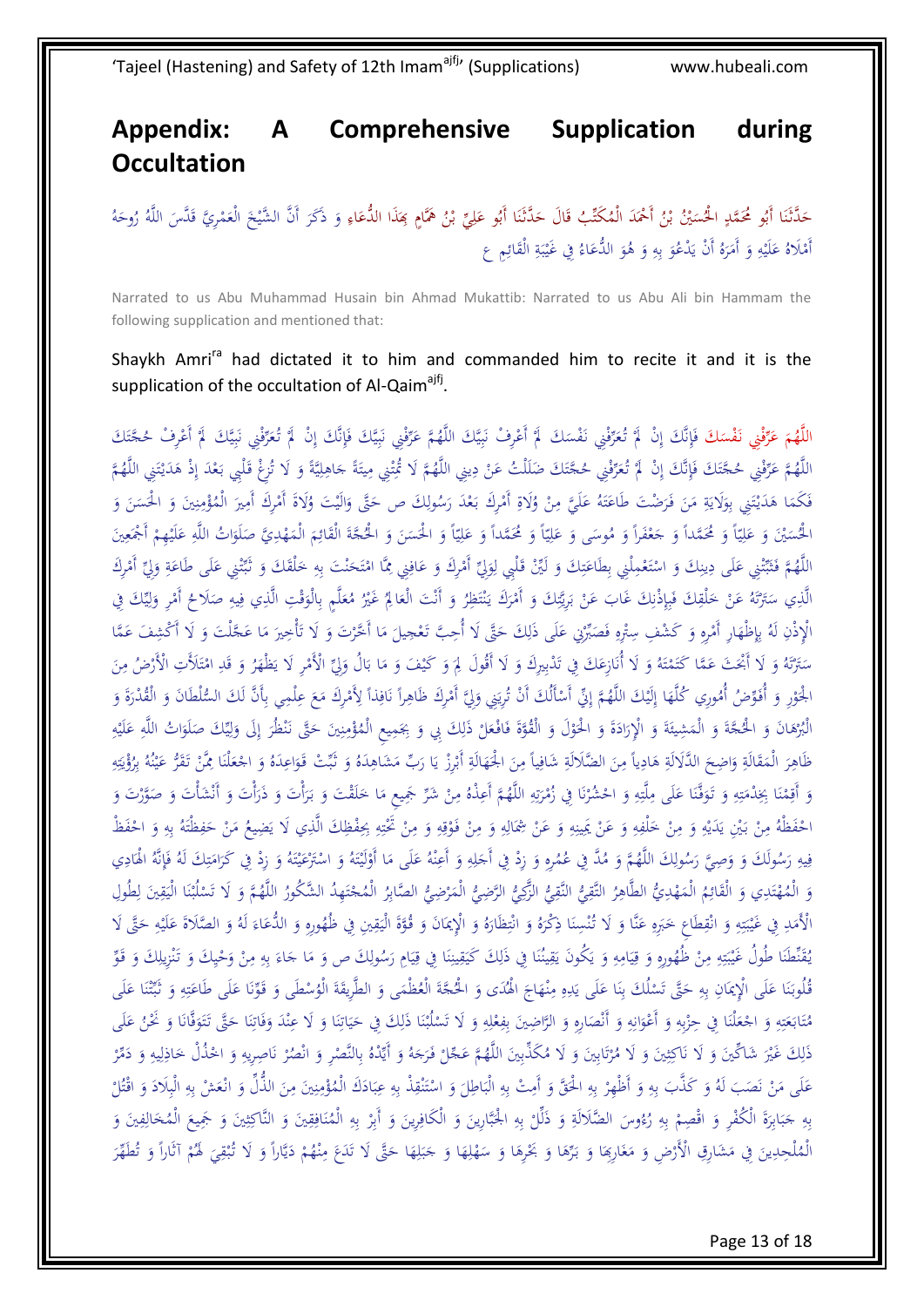مِنْهُمْ بِلَادَكَ وَ اشْفِ مِنْهُمْ صُدُورَ عِبَادِكَ وَ حَدِّدْ بِهِ مَا امْتَحَى مِنْ دِينِكَ وَ أَصْلِحْ بِهِ مَا بُدِّلَ مِنْ حُكْمِكَ وَ غَيِّرْ مِنْ سُنَّتِكَ حَتَّى ∫<br>∽ ∫<br>≃ **ٔ** ِ<br>∧ ت ا<br>ا ام<br>ا ∫<br>} ِ<br>با ب <u>ّ</u> َ َ ∫<br>≃ ا<br>ا ب ً<br>ا ن ∫<br>∕ ا َ ا<br>ا ٍٍٍٍٍٍٍٍٍٍٍٍٍٍٍٍٍٍٍٍٍٍٍٍٍٍٍٍٍٍٍ ب <sup>أ</sup> ن َ ِ ِ .<br>ا َ ِ ام<br>ا ِ ∫<br>} ب ْ ِ ٔ أ َ ً يَعُودَ دِينُكَ بِهِ وَ عَلَى يَدَيْهِ غَضّاً حَدِيداً صَحِيحاً لَا عِوَجَ فِيهِ وَ لَا بِدْعَةَ مَعَهُ حَتَّى تُطْفِئَ بِعَدْلِهِ نِيزانَ الْكَافِرِينَ فَإِنَّهُ عَبْدُكَ الَّذِي ا<br>ا ِ َ ِ ْ ي ٔ<br>ا ِّ َ َ ِ ٍ<br>پا ∫, ا<br>ا ُبا<br>ا ∫<br>∪ ْ ب َ ِ َ :<br>ا ِ ا  $\overline{a}$ ِ ن ।<br>। ِ ِ ب ء<br>ا ِ ً<br>، َ ام<br>ا َ ِ َ ।<br>। ِ  $\zeta$ َ اسْتَحْلَصْتَهُ لِنَفْسِكَ وَ ارْتَضَيْتَهُ لِنُصْرَةِ نَبِيِّكَ وَ اصْطَفَيْتَهُ بِعِلْمِكَ وَ عَصَمْتَهُ مِنَ الذُّنُوبِ وَ بَرَّأْتَهُ مِنَ الْغُيُوبِ وَ أَطْلَعْتَهُ عَلَى الْغُيُوبِ َ ِ <u>َ</u> ت ام<br>ا ا<br>ا َ ِ ∫<br>} ب ا<br>أ ت ׇ֖֦֖֦֖֚֚֚֚֚֚֚֡֬֟ ي َ َ ي ِ ب ن<br>أ ن َ ن ِ ل ن<br>ا ت .<br>: ت .<br>ا َ : ن ِ ل ن<br>ا <u>ل</u> ت ا<br>ا ا ي َ الم<br>ا ت **ٔ** َ ي َ ِ ِ<br>پا وَ أَنْعَمْتَ عَلَيْهِ وَ طَهَّرْتَهُ مِنَ الرِّجْسِ وَ نَقَّيْتَهُ مِنَ الذَّنَسِ اللَّهُمَّ فَصَلِّ عَلَيْهِ وَ عَلَى الْبَائِهِ الْأَئِمَّةِ الطَّاهِرِينَ وَ عَلَى شِيعَتِهِمُ الْمُنْتَجَبِينَ<br>\*\*\*\*\*\*\*\*\*\*\*\*\*\*\*\*\*\*\*\*\*\*\*\*\* ا<br>ا </sub> َ ِ **ٔ** ً<br>گ .<br>أ َ ِ<br>ٌ َ ت ْ َ َ ْ َ ∕, ت .<br>ا َ ِ **ٔ** َ َ َ ِ ب َ ت <u>َ</u> ن ِ ت َ َ َ َ ِ ¦ ِ ٍ<br>ٍٍ وَ بَلِّغْهُمْ مِنْ آمَالِهِمْ أَفْضَلَ مَا يَأْمُلُونَ وَ اجْعَلْ ذَلِكَ مِنَّا خَالِصاً مِنْ كُلِّ شَكٍّ وَ شَبْهَةٍ وَ رِيَاءٍ وَ سُمْعَةٍ حَتَّى لَا نُرِيدَ بِهِ غَيْرَكَ وَ لَا َ َ َ ٍ<br>ء اپ<br>ا َ *<u>2</u>* َ **ٔ** َ ْ ِ<br>∧ َ ِ ِ ْ ْ َ َ ام<br>ا ٍ<sup>ا</sup> .<br>ا ْ ام<br>ا ْ ∫<br>∕ <sup>(</sup> َ  $\overline{a}$ ْ ِ<br>ا ِ ب ا<br>ا َ <u>ہ</u> َ َ نَطْلُبَ بِهِ إِلَّا وَجْهَكَ اللَّهُمَّ إِنَّا نَشْكُو إِلَيْكَ فَقْدَ نَبِيِّنَا وَ غَيْبَةَ وَلِيِّنَا وَ شِدَّةَ الزَّمَانِ عَلَيْنَا وَ وَقُوعَ الْفِتَنِ بِنَا وَ تَظَاهُرَ الْأَعْدَاءِ عَلَيْنَا وَ : ي<br>و ِ ب ني<br>أ ن ٔ<br>ا ِ ِ ٔ<br>. َ إ ِ ِ ب َ ن َ ا<br>ا ن ْ َ ِ ا<br>ا ر<br>ا ت َ اند<br>ا ن ِ<br>با ب ِ َ َ : ن ْ ر<br>د َ ة<br>ا َ ا<br>ا ي ِ ل َ ا<br>ا ب **ٔ** كَثْرَةَ عَذُوِّنَا وَ قِلَّةَ عَدَدِنَا اللَّهُمَّ فَافْرُجْ ذَلِكَ بِفَتْحٍ مِنْكَ تُعَجِّلُهُ وَ نَصْرٍ مِنْكَ تُعِزُّهُ وَ إِمَامِ عَدْلٍ تُظْهِرُهُ إِلَهَ الْحُقِّ رَبَّ الْعَالَمِينَ اللَّهُمَّ<br>يَدِّدُ عَدُوِّنَا وَ ِ ن ِ<br>∧ ن َ َ ن ِ <u>:</u> ت ُمُ ِ ِ  $\zeta$ نا<br>ا ن ∫, ِ َ َ َ ام<br>ا ِ إ َ َ َ ا<br>ا ً<br>م ِ إ بر<br>ت نَّا نَسْأَلُكَ أَنْ تَأْذَنَ لِوَلِيِّكَ فِي إِظْهَارِ عَدْلِكَ فِي عِبَادِكَ وَ قَتْلِ أَعْدَائِكَ فِي بِلَادِكَ حَتَّى لَا تَدَعَ لِلْحَوْرِ يَا رَبِّ دِعَامَةً إِلَّا قَصَمْتَهَا وَ<br>. َ ∫, ِ ِ<br>ئا ا<br>ا <u>ّ</u> ت َ ∫<br>≃ َ ب ِ  $\ddot{\phantom{0}}$ ي ِ ل َ ؚ<br>لو َ ا<br>ا ِ إ َ َ ت ْ ام<br>ا إ <u>ة</u> ام<br>ا َ ∫<br>≃ َ يا<br>ا ،<br>' َ ِ ل َ ت ِ لَا بِنْيَةً إِلَّا أَفْنَيْتَهَا وَ لَا قُوَّةً إِلَّا أَوْهَنْتَهَا وَ لَا رَكْناً إِلَّا هَدَدْتَهُ وَ لَا حَدّاً إِلَّا فَلَلْتَهُ وَ إِلَا اَكْلَلْتَهُ وَ لَا رَايَةً إِلَّا نَكَّسْتَهَا وَ لَا<br>. ت <u>ّ</u> ا<br>ا َ َ ت <u>ّ</u> ن ا<br>ا <u>ٔ</u> إ  $\ddot{\epsilon}$ َ َ ت ْ ي ِّ  $\ddot{\phantom{a}}$ ا<br>ا ي :<br>أ ن ا<br>أ َ ا<br>أ َ إ  $\overline{a}$ ا َ َ يا<br>ا َ َ َ َ ت ا<br>ا .<br>ا ن شُّحَاعاً إِلَّا قَتَلْتَهُ وَ لَا جَيْشاً إِلَّا خَذَلْتَهُ وَ ارْمِهِمْ يَا رَبِّ بِحَجَرِكَ الدَّامِغِ وَ اضْرِبْهُمْ بِسَيْفِكَ الْقَاطِعِ وَ بِبَأْسِكَ الَّذِي لَا تَرُدُّهُ عَنِ<br>. ي َ َ :<br>أ :<br>أ ت ُ َ ِ ا<br>ا ب ِ ب َ ة<br>م ِ ْ ي ٔ<br>ا ب ْ ا<br>ا ا َ ∫<br>∧ َ َ ُپا ي <sup> $\mathfrak{c}$ </sup> ∫<br>∧ <u>ّ</u> َ <u>ً</u> َ َ الْقَوْمِ الْمُجْرِمِينَ وَ عَذِّبْ أَعْدَاءَكَ وَ أَعْدَاءَ دِينِكَ وَ أَعْدَاءَ رَسُولِكَ بِيَدِ وَلِيِّكَ وَ<br>الْقَوْمِ الْمُجْرِمِينَ وَ عَذِّبْ أَعْدَاءَكَ وَ أَعْدَاءَ دِينِكَ وَ أَعْدَاءَ رَسُولِكَ بِيَدِ وَلِيِّكَ و ∫<br>∕ ْ ∣<br>∂ **ٔ** ِ ْ َ ي ِ ل َ ِ ا<br>ا ي ِ ِ َ ا<br>ا ا<br>ا َ ِ ∫<br>∹ ا<br>ا ٔ<br>ا َ ا<br>ا ٔ<br>ا َ َ َ ي ِ ل َ ِ ن ِ ْ ِ ؚ<br>ؘ ب َ حُجَّتَكَ فِي أَرْضِكَ هَوْلَ عَدُوِّهِ وَ كِدْ مَنْ كَادَهُ وَ امْكُرْ بِمَنْ مَكَرَ بِهِ وَ اجْعَلْ دَائِرَةَ السَّوْءِ عَلَى مَنْ أَرَادَ بِهِ سُوءاً وَ اقْطَعْ عَنْهُ مَادَّتَهُمْ َ ِ **ٔ** ة<br>أ َ <u>ِ</u> ا<br>ا **ٔ** ْ َ ِ ِ ب َ ام<br>ا .<br>ا ِ .<br>. ام<br>ا َ <u>ً</u> ْ ام<br>ا َ ِ **ٔ** َ <u>ّ</u> م<br>ا ن َ <u>ل</u> َ ∫<br>} ِ ب ٔ<br>ا َ ْ ام<br>ا وَ أَرْعِبْ لَهُ قُلُوبَهُمْ وَ زَلْزِلْ لَهُ أَقْدَامَهُمْ وَ خُذْهُمْ جَهْرَةً وَ بَغْتَةً وَ شَدِّدْ عَلَيْهِمْ عِقَابَكَ وَ أَخْزِهِمْ فِي عِبَادِكَ وَ الْعَنْهُمْ فِي بِلَادِكَ وَ <u>ّ</u> َ ْ ِ ْ َ ِ<br>م ْ **ٔ** ً<br>گ َ :<br>أ ت ُ<br>ْ ا<br>ا َ َ **€** َ َ ْ َ ً<br>ا لْ <u>َ</u> َ <sup>(</sup> ا<br>ا َ ∫<br>≃ ِ ْ ن َ َ ∫<br>≃ ؘ<br>ؖ ب  $\frac{1}{2}$ أَسْكِنْهُمْ أَسْفَلَ نَارِكَ وَ أَحِطْ بِهِمْ أَشَدَّ عَذَابِكَ وَ أَصْلِهِمْ نَاراً وَ احْشُ قُبُورَ مَوْتَاهُمْ نَاراً وَ أَصْلِهِمْ حَرَّ نَارِكَ فَإِنَّهُمْ أَضاعُوا الصَّلاةَ<br>. نا<br>ا ن ْ ِ **ٔ** َ ∫<br>¦ ر<br>ا <sup>(</sup> َ َ ن ٍ ) ا<br>ا <sup>أ</sup> ن ْ ِ َ .<br>ا ن َ ِ **ٔ** َ .<br>ا ن <sup> $\mathfrak{c}$ </sup> ِّ ت <u>ٔ</u> ام<br>ا َ ب َ ة<br>م وَ اتَّبَعُوا الشَّهَواتِ وَ أَذَلُّوا عِبَادَكَ اللَّهُمَّ وَ أَحْيِ بِوَلِيِّكَ الْقُرْآنَ وَ أَرِنَا نُورَهُ سَرْمَداً لَا ظُلْمَةَ فِيهِ وَ أَحْيِ بِهِ الْقُلُوبَ الْمَيْتَةَ وَ اشْفِ بِهِ َ َ َ ْ َ ِ ِ.<br>فرا <u>ة</u> **ै** َ <u>ّا</u> ا<br>ا َ .<br>ا َ .<br>. ي ِ ل َ ِ ْ َ ا<br>ا ا<br>ا ب َ ∫<br>∫ ِ ا َ <u>ہ</u> ت ֦֖֖֦֖֦֖֖֖֖֖֖֖֖֖֖֖֧֧֦֖֧֦֧֧֦֧֧֦֧֧֦֧֦֧֚֚֚֚֚֚֚֚֚֚֚֚֚֚֚֚֚֚֚֚֚֚֚֡֬֟֓֕֝֓֟֓֞֝֓֞֝֓֞֝֓֞֝ ي َ ∫<br>∫ ِ ب الْصُّدُورَ الْوَغِرَةَ وَ اجْمَعْ بِهِ الْأَهْوَاءَ الْمُحْتَلِفَةَ عَلَى الْحَقِّ وَ أَقِمْ بِهِ الْخُدُودَ الْمُعَطَّلَةَ وَ الْأَحْكَامَ الْمُهْمَلَةَ حَتَّى لَا يَبْقَى حَقٌّ إِلَّا ظَهَرَ وَ<br>يَا يَا الْمَجْمَعِ الْمَ َ َ ً<br>گ l, <u>ب</u> ا<br>ا َ ِ ِ ب ْ ا َ َ ؙ<sup>ؚ</sup> َ َ ر<br>ا َ َ **ٔ** ب َ َ َ **ائی** مُ ْ َ ا<br>ا ِ ِ ب ْ ِ ∫<br>} لَا عَدْلٌ إِلَّا زَهَرَ وَ اجْعَلْنَا يَا رَبِّ مِنْ أَعْوَانِهِ وَ مُقَوِّي سُلْطَانِهِ وَ الْمُؤْتَمِرِينَ لِأَمْرِهِ وَ الرَّاضِينَ بِفِعْلِهِ وَ الْمُسَلِّمِينَ لِأَحْكَامِهِ وَ مِمَّنْ لَا ِ َ ∫<br>} ِ َ .<br>ا ∫<br>∧ َ ؘ<br>֞ :<br>ا َ ْ َ َ َ ∫<br>} ِ **ٔ** ِ بِإِ ا َ ا<br>ا َ ∫<br>⊬ َ .<br>أ ِ َ ً ِ ْ ٔ<br>ا َ ا<br>ا حَاجَةَ لَهُ بِهِ إِلَى التَّقِيَّةِ مِنْ خَلْقِكَ أَنْتَ يَا رَبِّ الَّذِي تَكْشِفُ السُّوءَ وَ تُجِيبُ الْمُضْطَرَّ إِذَا دَعَاكَ وَ تُنَجِّي مِنَ الْكَرْبِ الْعَظِيمِ ِ إ َ </sub> َ ِ َ پا<br>ا .<br>أ ِ َ ∫<br>∧ ِ ي ِ ِ إ ِ ِ<br>با ب ٍ<br>أ َ َ ر<br>ا َ ِ<br>∧ ن َ ِ ل َ فَاكْشِفْ يَا رَبِّ الضُّرَّ عَنْ وَلِيِّكَ وَ اجْعَلْهُ خَلِيفَةً فِي أَرْضِكَ كَمَا ضَمِنْتَ لَهُ اللَّهُمَّ وَ لَا تَجْعَلْنِي مِنْ خُصَمَاءِ آلِ مُحَمَّدٍ وَ لَا تَجْعَلْنِي ْ َ َ َ .<br>∙ ِ َ ام<br>ا ِ َ َ **:** ن َ <u>ّ</u>  $\ddot{\phantom{a}}$ ِ َ َ ْ َ َ مِنْ أَعْدَاءِ آلِ مُحَمَّدٍ وَ لَا تَحْعَلْنِي مِنْ أَهْلِ الْحَنَقِ وَ الْغَيْظِ عَلَى آلِ مُحَمَّدٍ فَإِنِّ أَعُوذُ بِكَ مِنْ ذَلِكَ فَأَعِنْـنِي وَ أَسْتَجِيرُ بِكَ فَأَجِرْنِي<br>ِ ِ َ **ٍ** ر<br>ا **ٔ** ي َ َ ان<br>ا ن ُ<br>ا <u>ا</u> **ٔ** ∫<br>∕ َ َ **ٍ** ِ **ـ** ْ ر<br>ا َ ِ ب ت **ٔ** َ َ ِ ْ **∕** ِ اللَّهُمَّ صَلِّ عَلَى مُحَمَّدٍ وَ آلِ مُحَمَّدٍ وَ اجْعَلْنِي مِِمْ فَائِزاً عِنْدَكَ فِي الدُّنْيا وَ الْأَخِرَةِ وَ مِنَ الْمُقَرَّبِينَ. ن ِ<br>پُر <u>ً</u> ْ َ ْ َ .<br>∙ َ ∫<br>} ً<br>گ َ ِ<br>∕ َ َ َ :<br>أ

'O Allah<sup>azwj</sup> Introduce Yourself<sup>azwj</sup> to me. For if You<sup>azwj</sup> don't Introduce Yourself<sup>azwj</sup> to me I will not recognize Your<sup>azwj</sup> Prophet. O Allah<sup>azwj</sup> Introduce Your<sup>azwj</sup> Messenger to me for if You don't introduce Your<sup>azwj</sup> Messenger to me I will not recognize Your<sup>azwj</sup> Proof. O Allah<sup>azwj</sup> Introduce Your Proof to me for if You<sup>azwj</sup> don't Introduce Your<sup>azwj</sup> Proof to me I will deviate in my religion. O Allah<sup>azwj</sup> don't Let me die the death of ignorance and do not Turn my heart after guidance.

O Allah<sup>azwj</sup> when You<sup>azwj</sup> have Guided me to the guardianship of the one<sup>asws</sup> whose obedience is incumbent on me who is the master of Your<sup>azwj</sup> affair after Your<sup>azwj</sup> Messenger<sup>saww</sup>. Peace be on him<sup>saww</sup> and his<sup>saww</sup> progeny<sup>asws</sup>. So I became attached to the master of Your<sup>azwj</sup> affair, Amir-ul-Momineen<sup>asws</sup>, Hassan<sup>asws</sup>, Hussain<sup>asws</sup>, Ali<sup>asws</sup>, Muhammad<sup>asws</sup>, Ja'far<sup>asws</sup>, Musa<sup>asws</sup>, Ali<sup>asws</sup>, Muhammad<sup>asws</sup>, Ali<sup>asws</sup>, Hassan<sup>asws</sup> and Hujjat Al-Qaim Mahdi<sup>ajfj</sup>, Your bliss be on them<sup>asws</sup> all.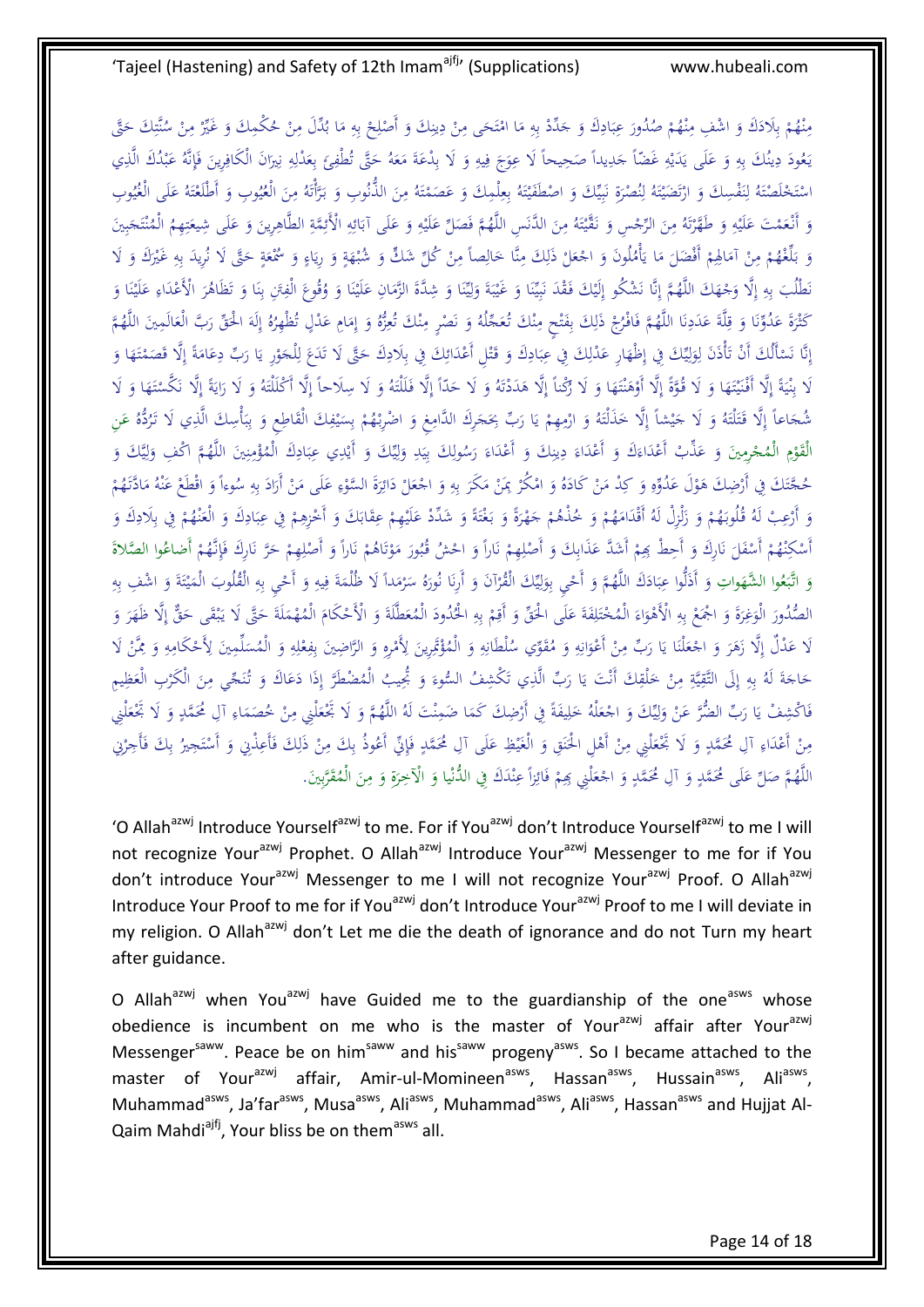O Allah<sup>azwj</sup>, Keep me steadfast on Your<sup>azwj</sup> religion, Keep me prepared for Your<sup>azwj</sup> obedience all the time and Keep my heart soft for the master of Your<sup>azwj</sup> affair. Save me from those trials in which You<sup>azwj</sup> involve Your<sup>azwj</sup> creatures. And Keep me steadfast on the obedience of Your<sup>azwj</sup> Wali<sup>ajfj</sup> whom You<sup>azwj</sup> have Concealed from the view of Your<sup>azwj</sup> creatures. Who is waiting for Your<sup>azwj</sup> Command and You<sup>azwj</sup> are the Learned without being taught, about the time when the circumstances of Your<sup>azwj</sup> Wali will be reformed and when he<sup>ajfj</sup> will reappear and the veil of occultation shall be Opened.

So, Give me patience so that I don't make haste in what You<sup>azwj</sup> have Delayed or that I be inclined to the delay of that which You<sup>azwj</sup> Want to hasten. And that I do not ask of the exposition of what You<sup>azwj</sup> have Concealed. And search for that which You<sup>azwj</sup> have Concealed. Or that I should be dissatisfied with what You<sup>azwj</sup> have Decreed. And I should not say why and how the hidden Imam<sup>ajfj</sup> is not reappearing while the world is fraught with injustice and oppression.

I have entrusted all my affairs to You<sup>azwj</sup>. O Allah<sup>azwj</sup>, I ask You<sup>azwj</sup> to Let me see the incomparable elegance of Your<sup>azwj</sup> Wali when his<sup>ajfj</sup> rules shall be enforced. I know that the Proof, Argument, Evidence, Exigency, Intention and Strength is all for You<sup>azwj</sup> only. So, Do this favour on me and on the believers so that we see Your<sup>azwj</sup> Wali Amr.

Your<sup>azwj</sup> bliss be on him<sup>saww</sup> and his<sup>saww</sup> (pure) progeny<sup>asws</sup>. In this way, his<sup>ajfjj</sup> command becomes apparent and his<sup>ajfj</sup> guidance should become clear. He<sup>ajfj</sup> is one who brings out from misguidance to guidance and one<sup>ajfj</sup> who cures from the malady of ignorance. O Lord<sup>azwj</sup>, Reveal his<sup>ajfj</sup> countenance, Make his<sup>ajfj</sup> pillars firm and Include us among those who witness his<sup>ajfj</sup> incomparable elegance. And give us the good sense (Taufeeq) to serve him<sup>ajfj</sup>.

And that we may die on his<sup>ajfj</sup> faith and are raised in his<sup>ajfj</sup> army. O Allah<sup>azwj</sup>, Protect the hidden Imam<sup>ajfj</sup> whom You<sup>azwj</sup> have Created away from every kind of mischief, whom You<sup>azwj</sup> Brought from nonentity to being, whom You<sup>azwj</sup> Created, Raised up and Gave a form. And Protect the Imam<sup>ajfj</sup> from the evil that comes to him<sup>ajfj</sup> from the front and from behind. From right and the left. From above and from below. Keep him<sup>ajfj</sup> in Your<sup>azwj</sup> Protection. In a protection after which none can harm him<sup>ajfj</sup>. And through him<sup>ajfj</sup> protect the (message of the) Prophet<sup>saww</sup> and the (traditions of the) successor of the Prophet<sup>asws</sup>.

O Allah<sup>azwj</sup>, Give the Imam<sup>ajfj</sup> of the Age a long life. Increase his<sup>ajfj</sup> lifespan. Help him<sup>ajfj</sup> in the Wilayat and ruler-ship that You<sup>azwj</sup> will Grant to him<sup>ajfj</sup>. He<sup>ajfj</sup> is the guided one, one<sup>ajfj</sup> who will establish the truth, the pure, pious, sincere, content, pleasing, patient, one<sup>ajfj</sup> who makes effort in the way of Allah<sup>azwj</sup> and the thankful one<sup>ajfj</sup>. O Allah<sup>azwj</sup>, do not Destroy our certainty due to the prolongation of his<sup>ajfj</sup> occultation and due to lack of news about him<sup>ajfj</sup>.

Give us perfect faith in his<sup>ajfj</sup> remembrance, in his<sup>ajfj</sup> awaiting and in him<sup>ajfj</sup>. Do not Make us careless of our duty of praying for him<sup>ajfj</sup> and for invoking divine blessings on him<sup>ajfj</sup>. Do not Make us fall in despair for his<sup>ajfj</sup> reappearance and we should have firm certainty in his<sup>ajfj</sup>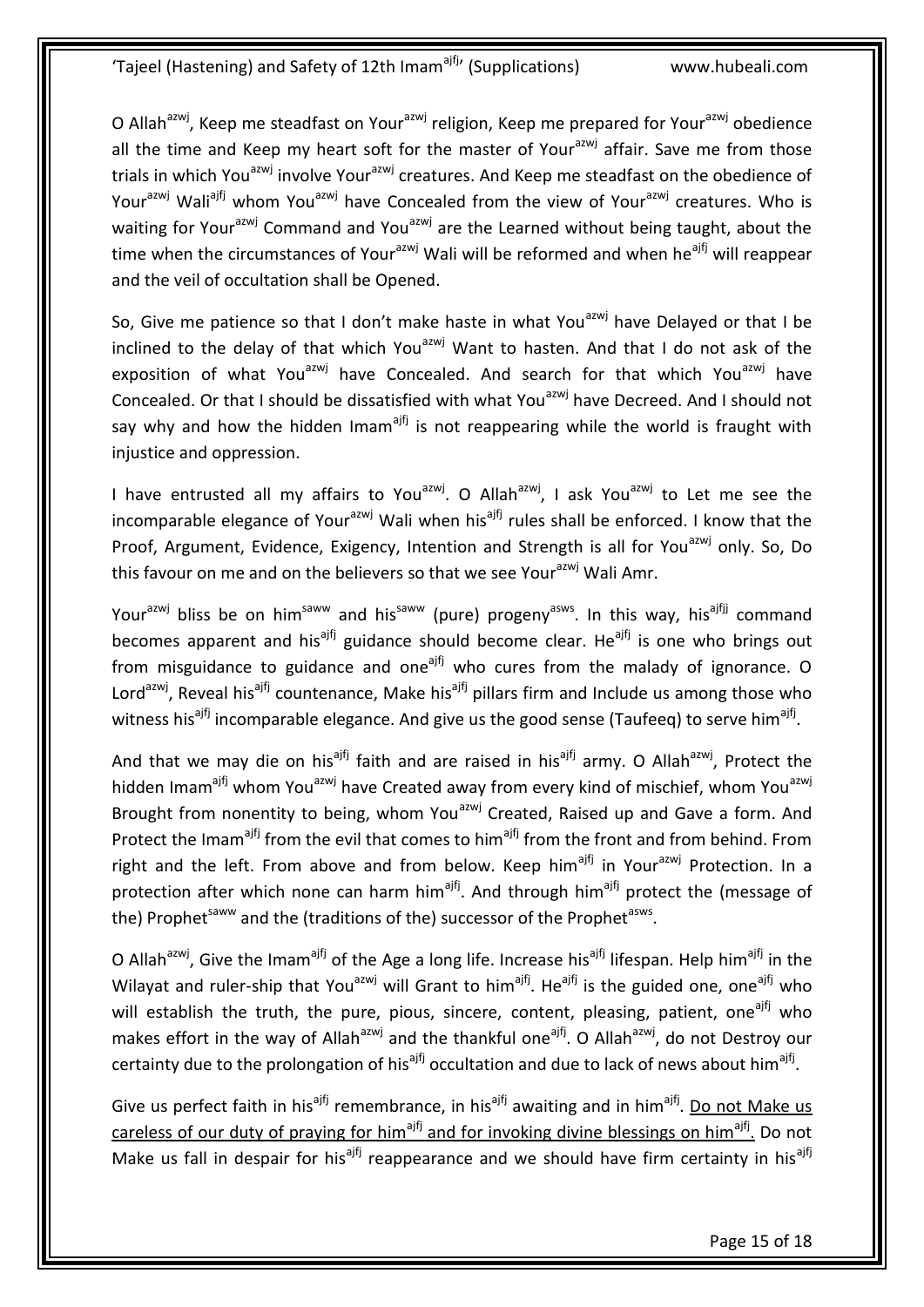advent like we are certain of the advent of Your Messenger<sup>saww</sup>. And like we have faith in all that was revealed on the Prophet<sup>as</sup>. Make our faith in these beliefs strong. Till You<sup>azwj</sup> Make me walk the path of guidance by the Great Proofajfj and the middle path.

Give us the capability of his<sup>ajfj</sup> obedience and keep us steadfast in following him<sup>ajfj</sup>. Include us among his<sup>ajfj</sup> forces, his<sup>ajfj</sup> friends and his<sup>ajfj</sup> helpers. And Make us among those who are satisfied with all of his<sup>ajfj</sup> actions. And don't Deprive us of this bounty; neither in the lifetime nor at the time of death. Till we die on the same faith and certainty. Make us not among those who doubt or those who break the covenant or those who fall in sluggishness or those who deny.

O Allah<sup>azwj</sup>, Hasten his<sup>ajfj</sup> reappearance and help him<sup>ajfj</sup> and help those who help him<sup>ajfj</sup>. Abandon those who desert him<sup>ajfj</sup> and Destroy those who are inimical to him<sup>ajfj</sup> and those who deny him<sup>ajfj</sup>. Through him<sup>ajfj</sup> Make the true religion apparent. Through him<sup>ajfj</sup> Destroy falsehood. Through him<sup>ajfj</sup> Save the believers from degradation. Inhabit the cities through his<sup>ajfj</sup> blessings. Eliminate the oppressors of disbelief through him<sup>ajfj</sup>. Destroy the strength of the leaders of the misguided ones and humiliate the tyrants and disbelievers through him<sup>ajfj</sup>.

Through him<sup>ajfj</sup> destroy all the hypocrites, oath-breakers, irreligious ones living in the east and the west of the earth, on land and on water, in plains or hills so that neither their cities should remain nor their traces. And that Your azwj cities may be purified from them. And cure the hearts of Your<sup>azwj</sup> servants from their (inciting), and through the Imam<sup>ajfj</sup> of the Age revive all that has been destroyed from Your<sup>azwj</sup> religion, all the laws that have been changed and all Your<sup>azwj</sup> (Prescribed) practices that have been altered.

Through the Imam<sup>ajfj</sup> Reform all these things so that Your<sup>azwj</sup> religion gets a new lease of life and becomes perfect. The divine laws should become worthy of being followed without any hesitation and innovation. Due to his<sup>ajfj</sup> just rule the fire of disbelief should be extinguished because he<sup>ajfj</sup> is the one<sup>ajfj</sup> whom You<sup>azwj</sup> have Kept especially for (revival of) Your<sup>azwj</sup> (religion). Whom You<sup>azwj</sup> Chose for helping Your Prophet<sup>saww</sup>. You<sup>azwj</sup> Chose him<sup>ajfj</sup> for Your<sup>azwj</sup> Knowledge and Protected him<sup>ajfj</sup> from sins and Gave him<sup>ajfj</sup> immunity from all defects. And You<sup>azwj</sup> Informed him<sup>ajfj</sup> of the secrets of the Unseen and Sent Your<sup>azwj</sup> Bounties upon him<sup>ajfj</sup>.

You<sup>azwj</sup> Kept him<sup>ajfj</sup> away from every impurity and Kept clean from every ignorance and disobedience. O Allah<sup>azwj</sup>, Bless them<sup>asws</sup> and their purified forefathers<sup>asws</sup>. And on their<sup>asws</sup> prominent Shias; and Fulfil his<sup>ajfj</sup> hope. And Keep this supplication of ours pure from every doubt and show-off. So that we do not intend to please anyone else but You<sup>azwj</sup>. O Allah<sup>azwj</sup>, we beseech in Your<sup>azwj</sup> Court that our Prophet<sup>saww</sup> is also not among us. And our leader<sup>ajfj</sup> is also hidden from us.

We are surrounded by hardships and trials of the world. The enemies have got an upper hand over us. Your<sup>azwj</sup> opponents are more and our numbers are few. So, Allah<sup>azwj</sup>, Save us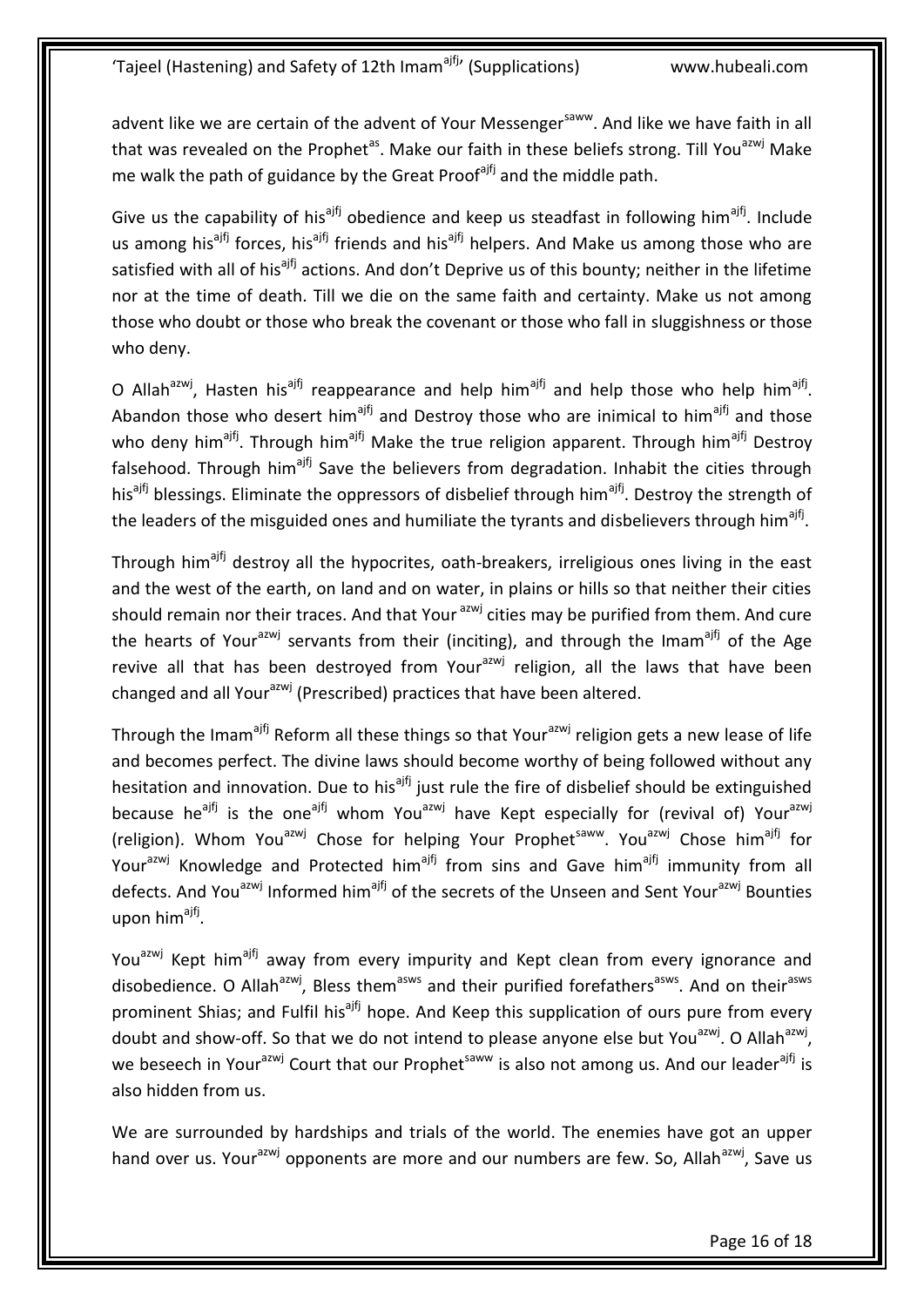from these calamities at the earliest and Give us victory through the just Imam<sup>ajfj</sup>. O the true deity, Accept our plea. O Allah<sup>azwj</sup>, we Beseech You<sup>azwj</sup> to Permit Your<sup>azwj</sup> Wali to exercise Your<sup>azwj</sup> Justice among Your<sup>azwj</sup> servants and that he<sup>ajfj</sup> may slay Your<sup>azwj</sup> enemies till there does not remain any caller to oppression.

O Lord<sup>azwj</sup>, Demolish the pillars of oppression and Destroy the foundations of tyranny. Demolish their pillars and blunt their sword. Make their weapons useless. Lower their flags and Eliminate their fighters. Put discord into their forces. O Lord<sup>azwj</sup>, Send down hard stones upon them and Hit them with Your<sup>azwj</sup> Sharp Sword. Do not turn away the severity of Your<sup>azwj</sup> Chastisement from the criminals. Send down chastisement on the enemies of Your<sup>azwj</sup> Wali<sup>asws</sup> and the enemies of Your<sup>azwj</sup> Messenger<sup>saww</sup> through the hands of Your Wali<sup>ajfj</sup> and the hands of Your<sup>azwj</sup> servants.

O Lord<sup>azwj</sup>, Suffice for Your<sup>azwj</sup> Hujjat and Your<sup>azwj</sup> Wali in the earth from the fear of their enemies. And Nullify the plots that they devise against him<sup>ajfj</sup>. Imprison in the circle of evil one who intends bad for the Qaim<sup>ajfj</sup>. Remove the mischief of the world through his<sup>ajfj</sup> blessed existence and Put awe into the hearts of his<sup>ajfj</sup> enemies. Make the steps of his<sup>ajfj</sup> enemies waver. Leave his<sup>ajfj</sup> enemies confused and Send down severe chastisement on them. Degrade them among Your<sup>azwj</sup> servants. Make them accursed in Your<sup>azwj</sup> cities. And Put them in the lowest level of Hell. And Send Your<sup>azwj</sup> worst punishment for them. Fasten them with fire and Fill the graves of their dead with fire. And Tie them with the fire of Hell. They are the same who considered Prayer unimportant, who followed their lustful desires and humiliated Your $^{azwj}$  servants..+

O Allah<sup>azwj</sup>, Revive the Quran through Your<sup>azwj</sup> Wali. Show us its effulgence which is permanent and in which there is no darkness. Revive the dead hearts through him<sup>ajfj</sup>. Cure the hearts which are full of malice. And through him<sup>ajfj</sup> Bring out the truth different (and Remove) selfish desires. Through him<sup>ajfj</sup> Revive the laws that have been made obsolete so that the truth becomes triumphant and justice is established. O Lord<sup>azwj</sup>, Include us among his<sup>ajfj</sup> helpers. That we may strengthen his<sup>ajfj</sup> rule and be among those who follow his<sup>ajfj</sup> commands and are satisfied with each of his<sup>ajfj</sup> actions. Make us of those who submit to his<sup>ajfj</sup> commands. Make us such that people do not have to resort to dissimulation from us. O Lord<sup>azwj</sup>, You<sup>azwj</sup> are the only One<sup>azwj</sup> who Saves from every harm. You<sup>azwj</sup> Answer the prayer of the helpless. You<sup>azwj</sup> Save from great sorrow and pain. Thus, O Lord<sup>azwj</sup>, Remove every harm from Your<sup>azwj</sup> Wali. Appoint him<sup>ajfj</sup> as Your<sup>azwj</sup> Caliph on the earth as You<sup>azwj</sup> have Decided about him<sup>ajfj</sup>.

O Lord<sup>azwj</sup>, Do not Make me of those who dispute with the Aale Muhammad<sup>asws</sup> and don't Make me among their<sup>asws</sup> enemies. Don't Make me one who is displeased and angry with Aale Muhammad<sup>asws</sup>. Thus, I seek Your<sup>azwj</sup> Refuge from this; so please Give me refuge. And I beseech You<sup>azwj</sup> to Grant me. O Allah<sup>azwj</sup>, Bless Muhammad<sup>saww</sup> and the (pure) progeny of